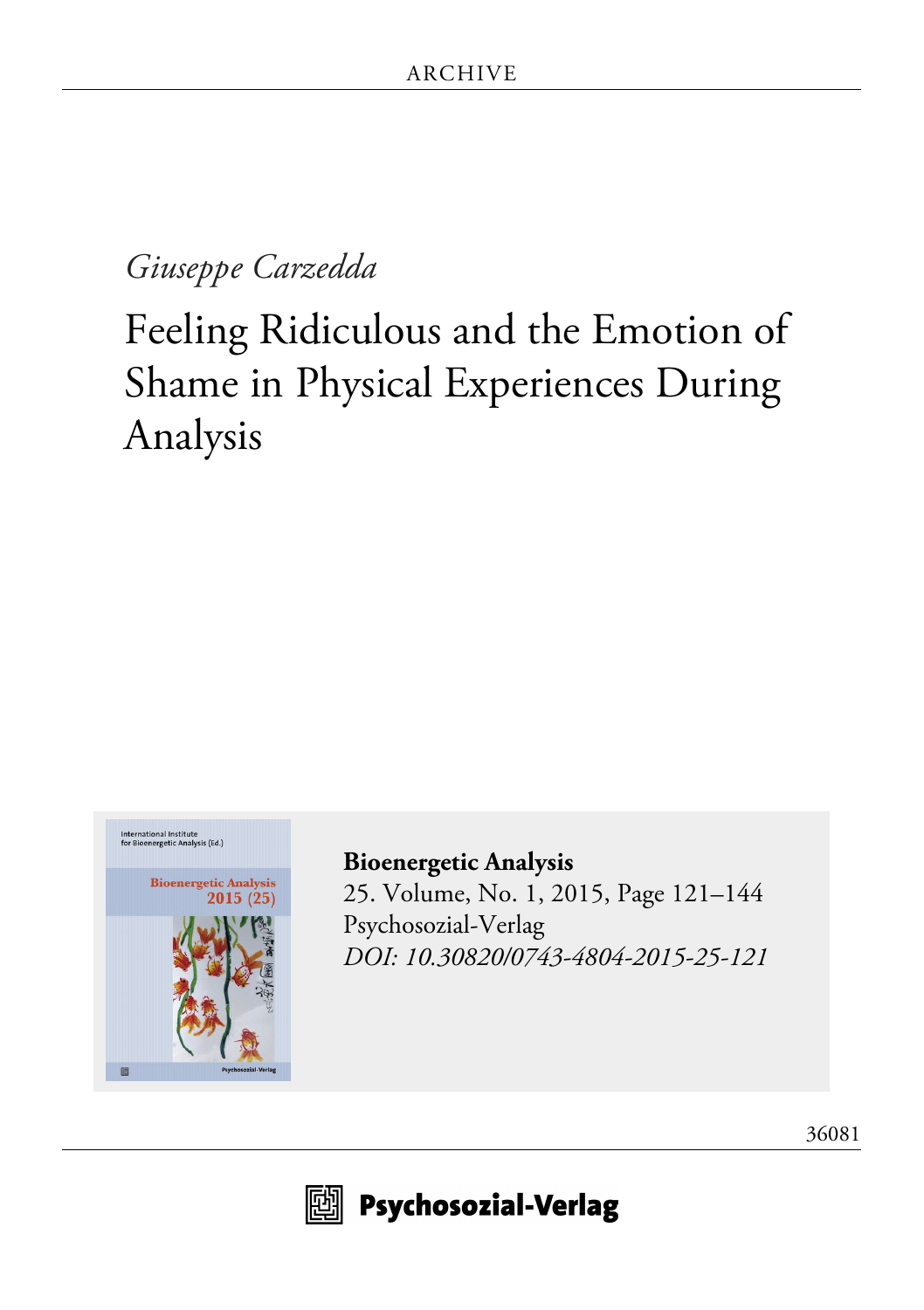Bibliographic information of Die Deutsche Nationalbibliothek (The German Library) The Deutsche Nationalbibliothek lists this publication in the Deutsche Nationalbibliografie; detailed bibliographic data are available at http://dnb.d-nb.de.

2015 Psychosozial-Verlag, Gießen, Germany info@psychosozial-verlag.de www.psychosozial-verlag.de



This work is licensed under the Creative Commons Attribution-NonCommercial-NoDerivatives 4.0 International License (CC BY-NC-ND 4.0). This license allows private use and unmodified distribution, but prohibits editing and commercial use (further information can be found at: https://creativecommons.org/licenses/by-nc-nd/4.0/). The terms of the Creative Commons licence only apply to the original material. The reuse of material from other sources (marked with a reference) such as charts, illustrations, photos and text extracts may require further permission for use from the respective copyrights holder.

Cover design & layout based on drafts by Hanspeter Ludwig, Wetzlar

https://doi.org/10.30820/0743-4804-2015-25 ISBN (PDF-E-Book) 978-3-8379-7256-6 ISBN (Print) 978-3-8379-2481-7 ISSN (Online) 2747-8882 · ISSN (Print) 0743-4804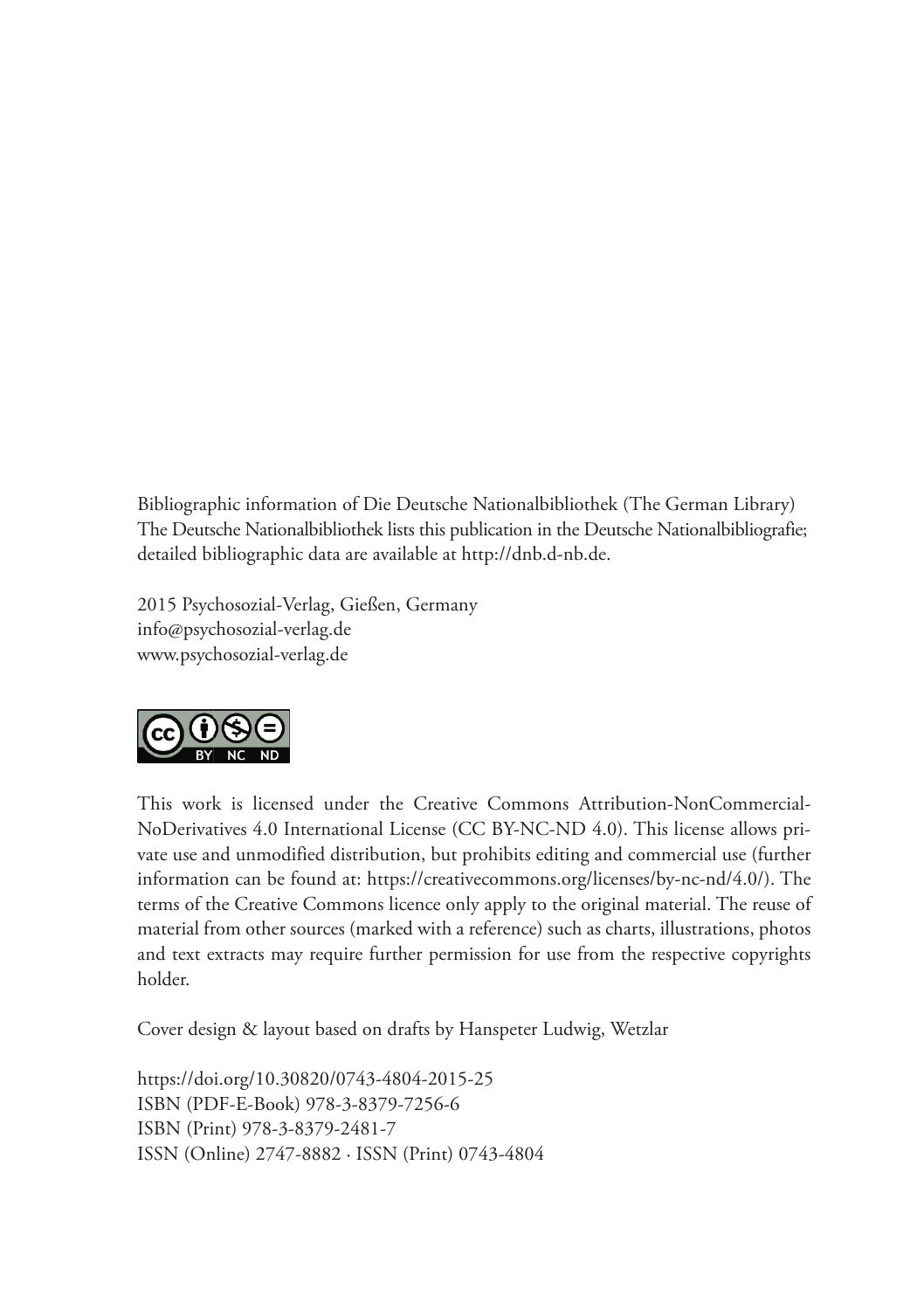# Feeling Ridiculous and the Emotion of Shame in Physical Experiences During Analysis

*Giuseppe Carzedda*

# **Abstracts**

#### **English**

In this article, a clinical case is discussed according to Bioenergetic Analysis, focusing on the theme of shame and its presence in the patient's inner experience of feeling ridiculous when carrying out physical exercise proposed during psychotherapy.

Two aspects of the therapeutic process are highlighted: first, how the elaboration of this feeling can begin at the very early stages of therapy and second, how within dyadic analysis, the resulting complex and intense affective valences implied can render the approach to such a task quite problematic.

Such difficulties lead to the reconsideration of the role of the emotion of shame. Generally, it must be recognized as an integral part of the process of the individual's psychological development; the relevance of intersubjectivity within the analytic relationship is rendered even more evident. From this theoretical/clinical perspective, considerations derived from a phenomenological approach are recognized as having particular importance, as even imagined looks can assume a central relevance along the two-way relationship bridge that unites the therapist with the patient.

*Key words:* self defects, emotions of self-consciousness, shame, ridiculousness, narcissism, inter-subjectivity, grounding.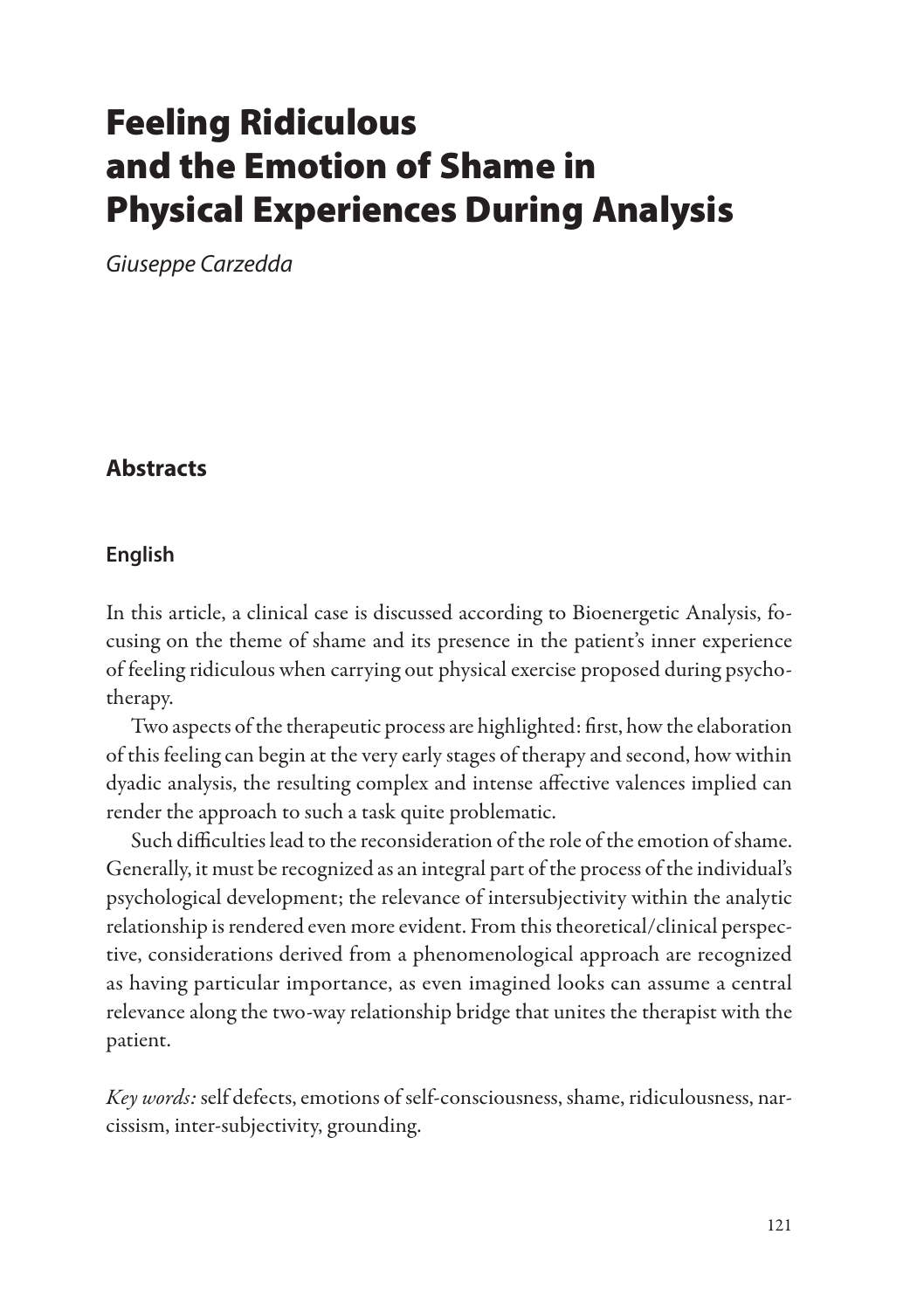#### **German**

In diesem Artikel wird ein klinischer Fall aus der Bioenergetischen Analyse diskutiert. Er befasst sich mit der Scham, die ein Patient erlebt, der sich bei der Durchführung körperlicher Übungen während der Psychotherapie lächerlich vorkommt.

Zwei Aspekte des therapeutischen Prozesses werden hervorgehoben: Erstens stelle ich dar, wie dieses Gefühl schon in einem frühen Stadium der Therapie ausgearbeitet werden kann, und zweitens zeige ich auf, wie die sich daraus ergebenden komplexen und intensiven affektiven Wertigkeiten eine solche Aufgabe innerhalb der dyadischen Analyse recht problematisch machen.

Solche Schwierigkeiten führen zum Überdenken der Rolle der Scham. Scham muss allgemein als ein integraler Teil des Prozesses der individuellen psychologischen Entwicklung gesehen werden. Noch offensichtlicher ist die Bedeutung der Intersubjektivität in der analytischen Beziehung. Aus dieser theoretisch-klinischen Sicht haben Betrachtungen, die aus einem phänomenologischen Ansatz abgeleitet sind, besondere Relevanz. Selbst imaginäre Blicke können einen zentralen Stellenwert in der interdependenten Beziehung zwischen Therapeut und Patient erhalten.

#### **French**

Dans cet article, il sera question d'un cas clinique en analyse bioénergétique mettant en lumière le thème de la honte, de même que la présence de ce sentiment dans l'expérience subjective du patient qui se sent d'être ridicule au moment de faire les exercices physiques proposés dans le cadre de la psychothérapie.

On fera ici ressortir deux aspects du processus thérapeutique : premièrement, comment ce sentiment s'élabore dès les premières étapes de la thérapie, et deuxièmement, comment, dans le cadre d'une analyse prenant en compte les interactions dyadiques, les intenses charges affectives en jeu qui en résultent peuvent poser problème dans la manière d'aborder cette tâche.

De telles difficultés amènent à reconsidérer le rôle joué par le sentiment de honte. De manière générale, on doit reconnaître qu'en tant que partie intégrale du développement psychologique de l'individu, la pertinence du concept d'intersubjectivité à l'intérieur de la relation analytique devient encore plus évidente. À partir de cette perspective à la fois théorique et clinique, les considérations issues d'une approche phénoménologique sont vues comme ayant une importance particulière, alors que l'apparence physique telle qu'imaginée subjectivement peut revêtir une importance capitale dans cette relation à double sens qui unit le thérapeute et le patient.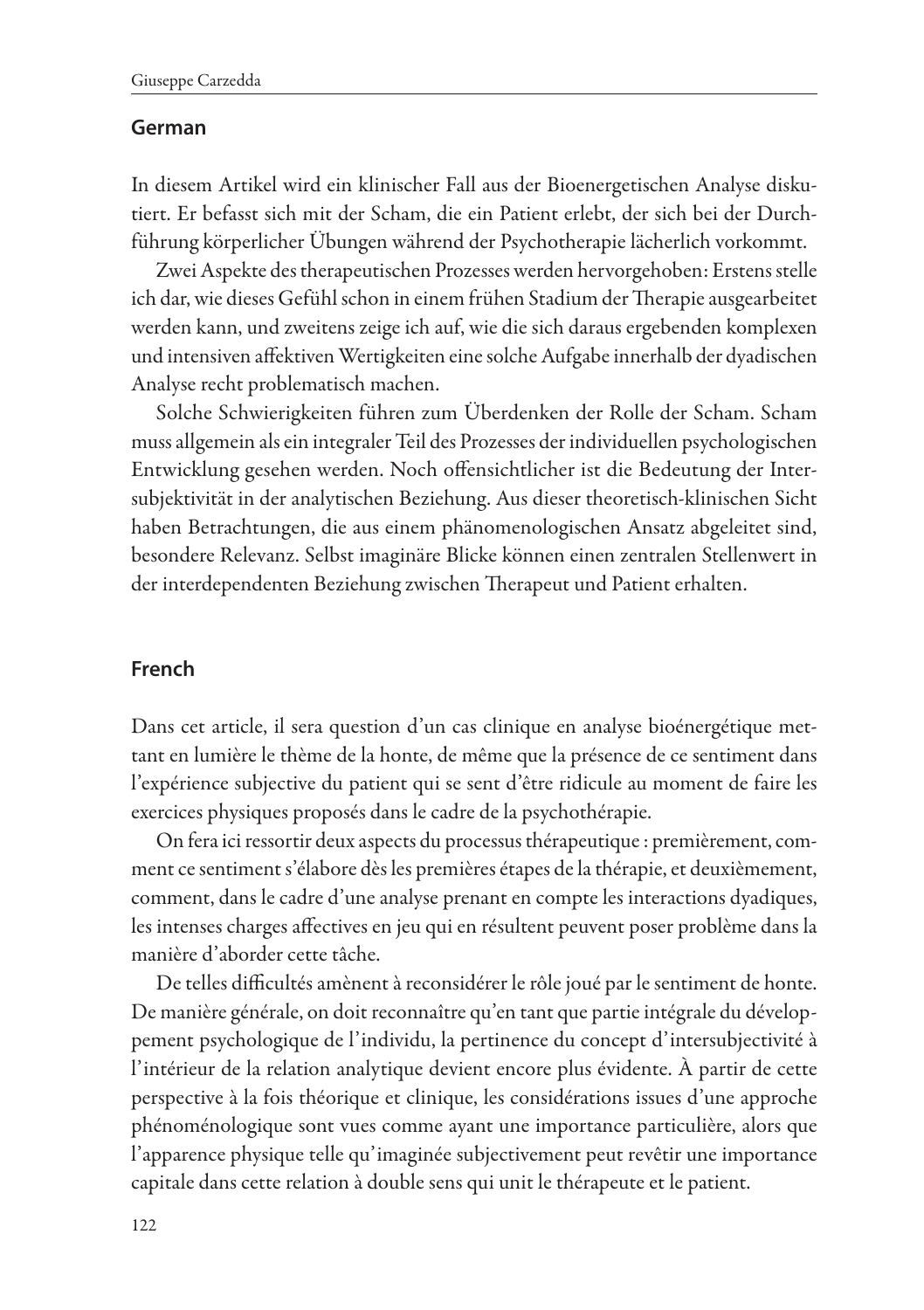#### **Spanish**

En este artículo se discute un caso según el Análisis Bioenergético, enfocando el tema de la vergüenza y su presencia en la experiencia interna del paciente de sentirse ridículo al realizar ejercicios físicos propuestos durante la terapia.

Se remarcan dos aspectos del proceso terapéutico: primero, cómo la elaboración de este sentimiento puede empezar en las fases iniciales de la terapia, segundo, cómo dentro de la díada analítica, las complejas e intensas valencias afectivas resultantes que están implicadas pueden hacer que la tarea sea bastante problemática.

Tales dificultades conducen a la reconsideración del rol de la emoción de vergüenza. Generalmente, debe reconocerse que una parte integral del proceso de desarrollo psicológico del individuo , la relevancia de la intersubjetividad en la relación analítica, se hace aún más evidente. Desde esta perspectiva teórico/clínica, se reconoce que las consideraciones que se derivan de un enfoque fenomenológico, tienen una importancia específica así como las miradas imaginadas pueden tener una importancia capital en la conexión bidireccional que une al terapeuta con el paciente.

#### **Italian**

Nell'articolo, attraverso la discussione di un caso clinico trattato con il metodo dell'Analisi Bioenergetica, viene affrontato il tema dell'emozione della vergogna e del suo possibile emergere nel vissuto soggettivo del paziente attraverso il sentimento del percepirsi ridicolo nelle esperienze corporee proposte in psicoterapia.

L'autore evidenzia come il processo terapeutico possa svilupparsi a partire dall'elaborazione di questo sentimento, ma anche come le complesse e intense valenze affettive che ne risultano implicate possano rendere difficoltosa la gestione di tale compito all'interno della diade analitica.

Tali difficoltà, che spingono anche a riconsiderare il ruolo che all'emozione della vergogna deve essere in generale riconosciuto all'interno del processo di sviluppo psicologico dell'individuo, rendono ancora più evidente la rilevanza assunta dal tema dell'intersoggettività all'interno della relazione analitica: in tale prospettiva di riflessione teorico-clinica viene anche riconosciuta una particolare importanza a considerazioni derivate dal pensiero fenomenologico e in base alle quali anche i soli sguardi pensati possono assumere una centrale rilevanza lungo il ponte della relazione che unisce bidirezionalmente il terapeuta con il paziente.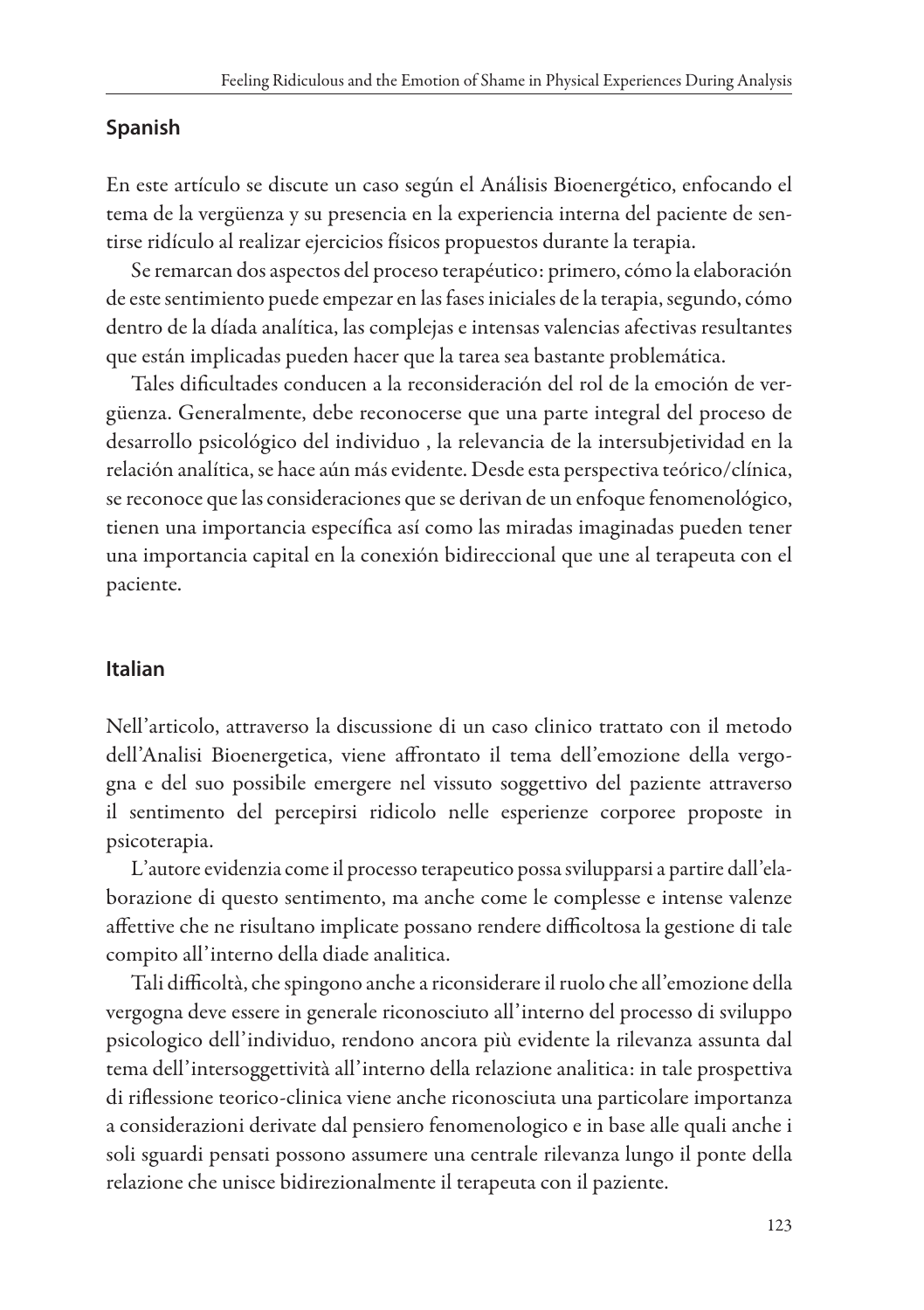#### **Introduction**

Over the last *decades*, the renewed interest in psychological theories of consciousness has brought the ever-present theme of the relationship between mind-body back into focus, and inevitably with it, the need to overcome the Cartesian idea of separation between these two levels of functioning in an individual.

This revived attention is mainly the result of new discoveries and prospects. Studies have brought to light not only the adoption of relational and intersubjective models concerning psychological development and the dynamics that regulate the functioning of the mind, but also their no less important contribution in the field of neuroscience.

The influences on approaches leading to the field of body psychotherapy and, in particular, to Alexander Lowen's Bioenergetic Analysis, are numerous and profound, for example, the general process of revision and adaptation of the model such discoveries and prospects indicate. It must also be noted how numerous concepts originally formulated by W. Reich (Reich, 1973) and subsequently developed by A. Lowen (for example, cfr. Lowen, 1978, 1983) have taken on renewed importance and centrality.

Among these we can say it is precisely the concept of the functional identity of the *mind-body* that has once again found a particularly stimulating value from the point of view of both theoretical and clinical development. The merits of this concept, indeed still current today, must be recognized, not only for having opened up the way towards a holistic comprehension of the person in physical, behavioral and psychic terms, but also for having made it first conceivable, and then practicable that an analytic method, no longer based solely on the word, was possible and, finally that in a certain sense, analytic methodology had itself been dominated by verbal expression.

A particularly fertile concept which greatly stimulated this process of development and still today represents a fecund *humus*, is the concept of Self together with related emerging pathologies that we have to confront in our clinical work daily.

In this regard, we can consider that this experiential entity represents a privileged observatory for a psycho-physical matrix model such as Bioenergetics Analysis: in this sense even the subject discussed in this paper – the feeling of the *ridiculous* referring directly back to emotions of self-consciousness, in particular shame, triggered by a sense of exposure and nudity and the perception of the Self as being inadequate – can be seen as an example of this privilege, not only from a theoretical point of view in general, but also from a specifically clinical point of view.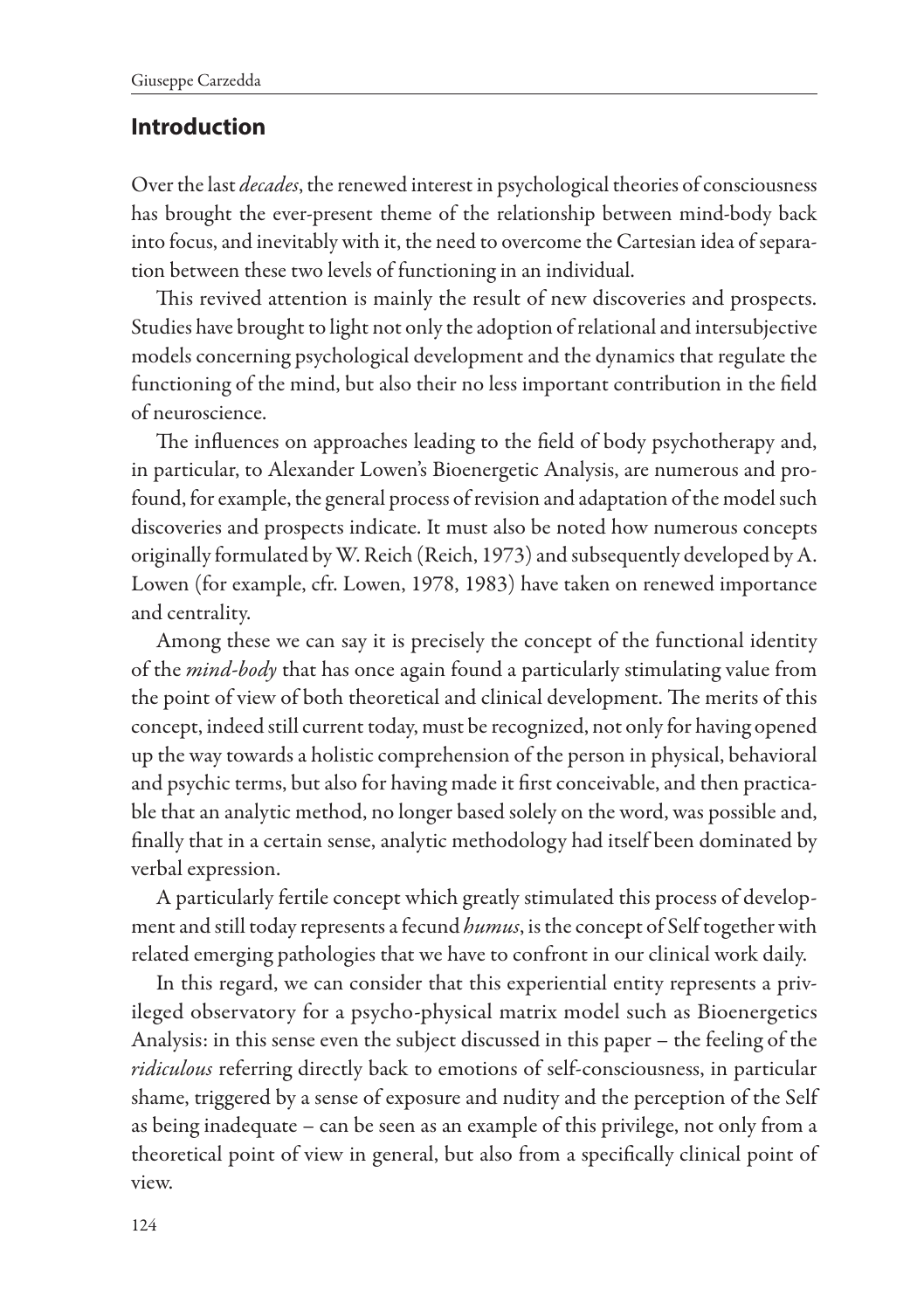# **The Case of M.**

M. was an engineer of about 40 years of age, who had recently been promoted to a managerial position in an important firm where he had worked since graduating from university.

This new responsibility represented recognition on the part of the firm's management. They believed and invested in him, regarding him to be, not only the brilliant creator of new innovative practices, but also a gifted person with the right abilities and qualities for carrying out tasks of responsibility in the areas of sales and marketing.

This meant that after a very few months M.'s job underwent a radical transformation. In the beginning, his responsibilities were characterized above all by relations with colleagues, inside the business. Now his activities were suddenly projected outwards, requiring a completely new experience of self-exposure in terms of image.

M. felt very proud of himself for being recognized and, at first, was not intimidated at all by these new responsibilities. He considered them, after all, as part of the natural process in the ever-rising professional ladder, punctuated by a great deal of satisfaction and numerous successes.

In his account he underlined how, after an initial period of orientation regarding the new position, he had to stand in the so-called "frontline" before an audience of experts and several senior staff members invited for the occasion. The moment had arrived when he had to introduce not only the new services for which he was responsible, but also himself in this new role.

It was precisely on this occasion that something quite unexpected occurred, frightening him to the extent that he sought the help of a psychotherapist. Before the presentation, as the moment in which he was due to speak drew closer, he was suddenly overtaken by a fear caused by having to stand on the dais, a fear that turned into anxiety, increasing with each passing minute. The patient relates this episode as follows:

"Suddenly I saw myself where my director had been speaking before me and I felt a sort of restriction in my stomach and chest; my heartbeat faster and I could feel the blood rushing to my face … the prospect of having to stand before the gaze of everyone, exposing myself to their judgment, to their criticism, made me feel even less confident … I tried to think of positive things to calm myself; to find my usual self-confidence, repeating to myself that what was happening to me was absurd, that everything was all right, that I was the only person in the hall with the expertise to speak about the subjects I was about to discuss … but these thoughts did not help … When I was called and had to stand up to go to the dais, I experienced something horrible … I felt totally separate from my body …, it was as if I were walking on a cushion of air and not on 'terra firma' … at a certain point I was afraid that I might trip and fall …"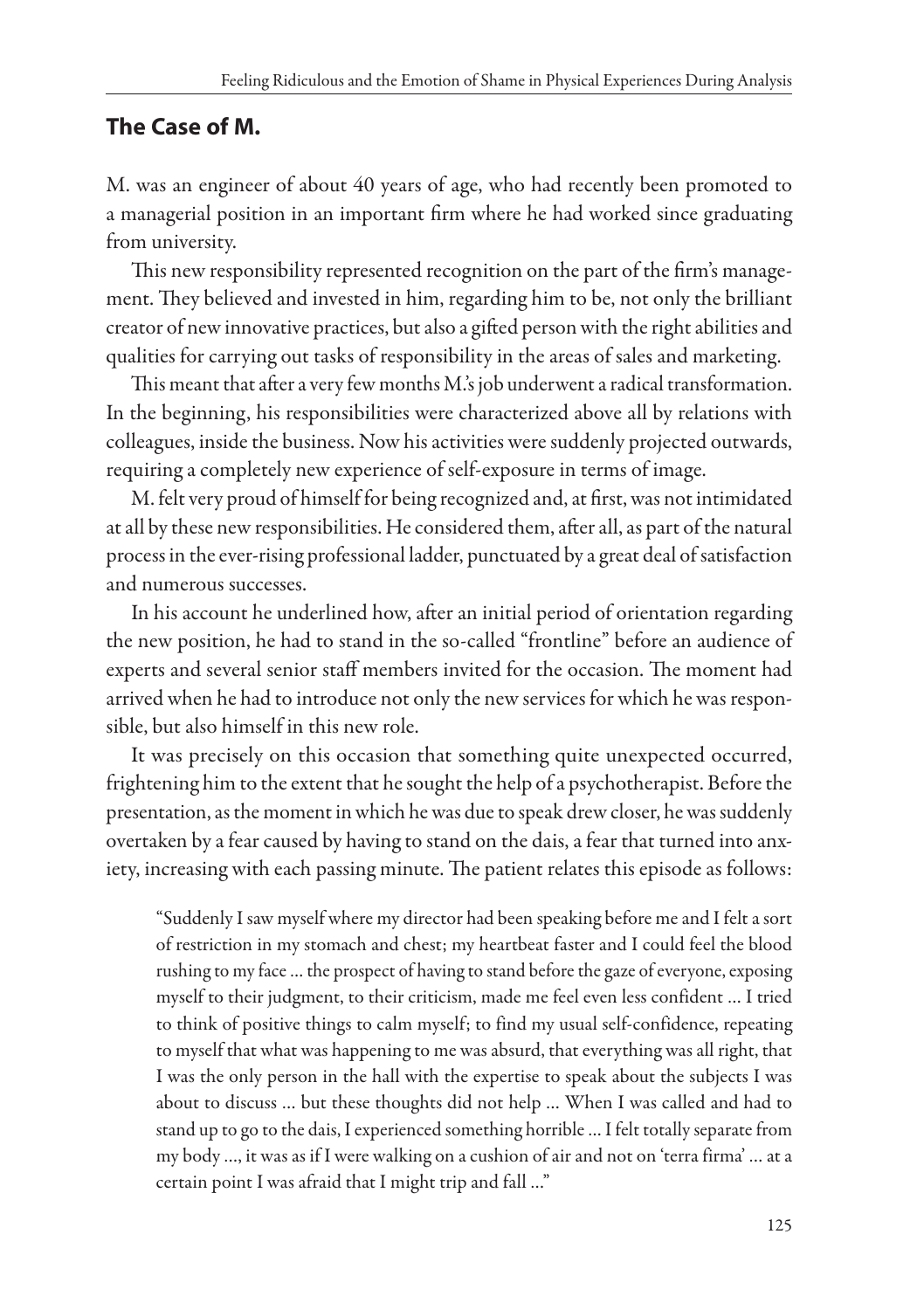Even the memory of the moment when he began to speak was still particularly painful and full of anxiety. The sensation of not being able to pronounce the words in a mental state characterized by a feeling of emptiness and disorientation made a specific impression on him.

Somehow he managed to begin his presentation and complete it, because, as he said, he was saved by a film he had prepared beforehand. The film helped him to keep to the topic of the discourse, but above all, to reduce the feeling of being the center of attraction and attention of those present. He defined this experience as the longest moment in his life, in which he also felt "undressed and with all eyes on me … as if I were standing in a room whose walls were suddenly non-existent …" With respect to what happened later that day, he remembered a strong feeling of anxiety characterized by both a need to find out what he looked like from the "outside" and the terror of having a more or less explicit external confirmation of what he had experienced internally.

In reality, some elements lead us to suppose that probably only a very small part of what he had experienced was visible externally, but this was obviously not the central point of the problem.

He was, therefore, very worried about what had happened and dreaded a similar recurrence in the future. The inner experience was also made worse by the fact that up until that moment he had not been able to find a plausible explanation for what had occurred.

The feeling that emerged from this first account was above all the fact that he no longer knew to what extent he could rely on himself. He felt "betrayed" by something unknown that had emerged in the form of an uncontrollable bodily experience of malaise, before which he felt, and still felt unprepared and impotent.

Regarding our meeting, he emphasized that it was the first time that he had ever turned to a psychotherapist; he had struggled against a part of himself that was tempted to let matters drop, putting it down to "a mere incident that can happen". However, he changed his mind once and for all, when he began to have dreams that re-connected him with what had happened. The common denominator in these dreams was the lack of control over his bodily responses in diverse contexts during oneiric activity – perspiring, increased palpitations, hot flushes and cold sweating.

M.'s account at our meeting, (the first of a collaboration which was to last approximately four years), enabled him to formulate several preliminary hypotheses which might in the context of this paper provide a starting point for further reflection.

An initial and simple observation concerns the grave narcissistic wound M. experienced. He had felt incapable of controlling himself and his reactions, above all, his bodily reactions – potentially visible especially before the eyes of his superiors and a packed hall.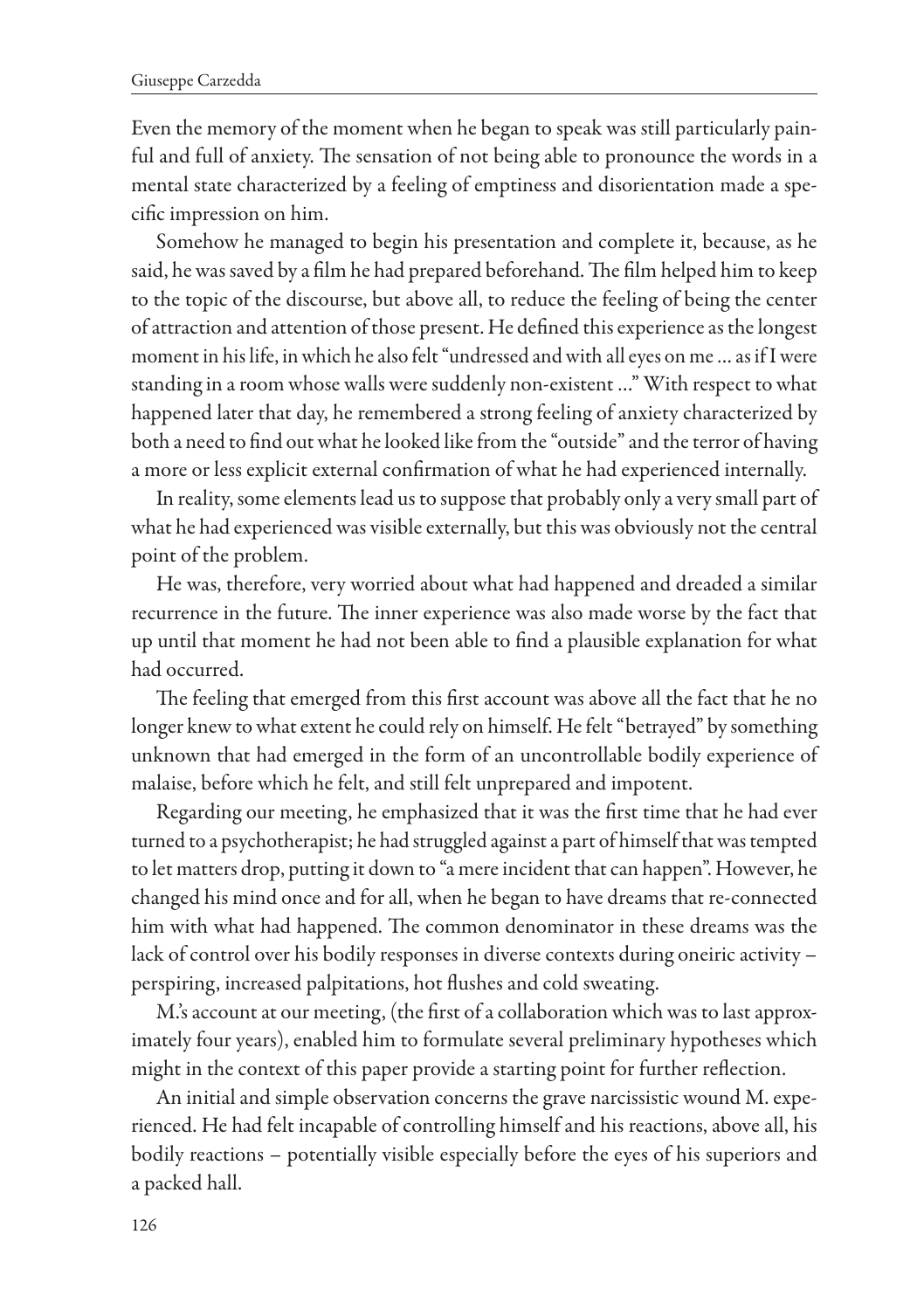For many reasons this was a traumatic episode. Regarding possible causes and failings at the basis of it, we can observe how the organization of the ego had maintained total cohesion and adaptability concerning its new tasks until the degree of self exposure before the outside world reached the threshold level – the conference, an important public event.

This situation had clearly revived feelings, which had previously been repressed. Their unexpected and uncontrolled emergence had caught his conscious functional system (on which rested his sense of equilibrium and self confidence), totally unprepared, causing the almost disastrous breakdown.

All this occurred because a series of concomitant circumstances, consciously desired and brought on by himself, had in a short time led him to realize that he needed to be able to organize himself and his emotions. He had unexpectedly discovered that he did not possess this ability, at least in certain contexts.

Reading the experience in structural narcissistic terms (Kohut, 1976, 1985; Kaiser, 1999) what stands out is the presence of an unrealistic and dysfunctional self-perception; several deficient but decisive parts of the Self had been hidden until the moment his unquestionable merits, abilities and resources were to find confirmation in a situation of exposure such as the one he had experienced.

Another aspect we can learn from M.'s account concerns the type of emotion he was overwhelmed by – its emergence following the unexpected self-perception of excessive visibility and exposure just prior to making a public presentation, and to a particular public at that. Both this and a series of precise elements which emerged during the course of the analysis, made it possible to identify the real emotion of shame, which had lain hidden behind those intense bursts of anxiety and general physical distress.

At this point, we can note that six months had passed before M. became aware of the fact that the episode in question was above all attributable to this emotion of shame; he had had to face it ever since he was a child, but had always tried to avoid it in every way possible.

The moment in which he could name it and the inexpressible could be put into words was a significant turning point in the analysis and the way he expressed himself confirms this:

"I realize that apart from the public image that I always put on for others and for myself above all, I was always deeply ashamed …the fact is that I always felt worthless and unpresentable".

Even in the light of this awareness, this *insight,* we can say that he had had to cultivate a partially narcissistic image to compensate for this ever-present perception deficit, capable of deeply undermining his self-confidence and self-esteem.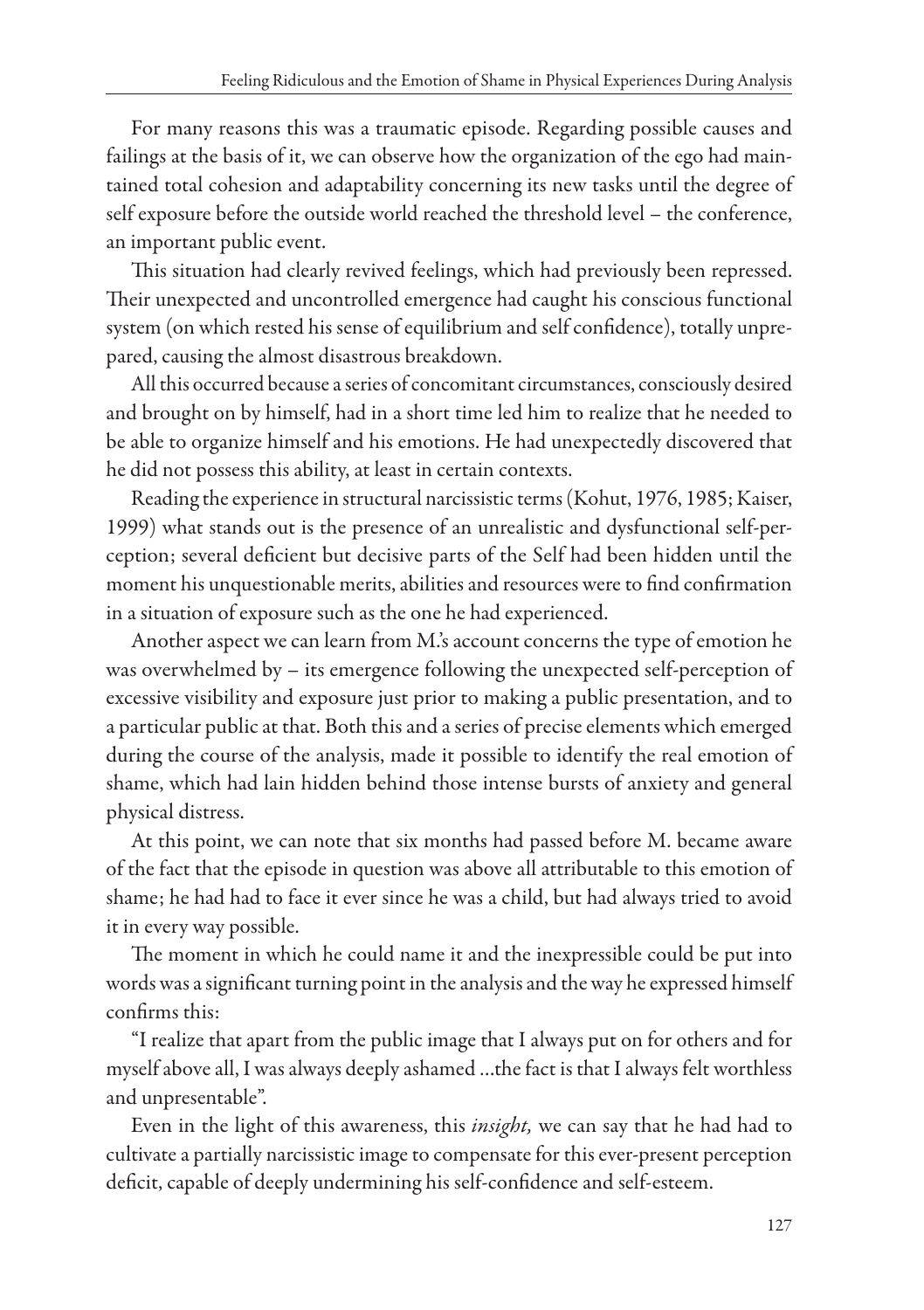His state as a whole, accompanied by this awareness is characterized by an intense emotive perception of the self. This was confirmed by the fact that when pronouncing these words, even his body assumed several cringing postures typical of this emotion – head stooping forward, sunken chest, hidden further by rounded shoulders, eyes focused on the ground – and he found it difficult to come out of this position.

As mentioned above, several months passed before reaching this significant turning point. There were many intermediate stages in our work, during which we concentrated on a series of emerging feelings; feelings which were already "speaking" of shame (regarding its origins, or even calling it by name), long before this emotion could exist, let alone discussing it on a conscious level.

Among these sentiments one in particular recurs. It is found in our patient, but it is observable in many cases – feeling and seeing oneself to be ridiculous while performing certain physical exercises.

After about two months from the beginning of the analysis, this became clearly apparent for the first time during the course of the following session.

I proposed a classical exercise in Bioenergetic Analysis to M. to help him know himself better, to feel *held up* and *supported* by the ground from under his feet. This experience is based on the concept of *grounding*, first developed by Alexander Lowen (Lowen, 1978, 1983, op.cit.) to theorize and describe the existing relationship between state and the relative perceptions of oneself, specifically accompanied by dimensions of a more closely psychological nature, noticeable in single individuals.

On the basis of this concept Alexander Lowen used for the first time in the history of analysis, the standing posture in the clinical workplace. This allowed for an alternative to the more regressive supine position, which until this time patients had always adopted. This made it possible for them to look at themselves and aspire to a more adult self, characterized, (in a strictly evolutionary sense so to speak), by "standing on your own two feet", feeling at the same time the connection and the support under their own feet with respect to the ground.

M. had already begun to familiarize himself with this type of work during previous sessions. I invited him to repeat it, reminding him of what it consisted of including all the simple steps that he would have to attempt. First, he had to stand, keeping his knees slightly bent so that he could perceive the sensations rising up through his legs from his feet positioned on the floor; he could also keep his eyes shut if he felt that this would help him concentrate on his perceptions and internal sensations. Once he felt more in touch with himself and his body, I then invited him to pronounce the word "I" concentrating, however, less on the explicit and obvious meaning of the term than on the internal resonance the word might produce in him. I invited him to remember every now and then to pay attention to two other things – his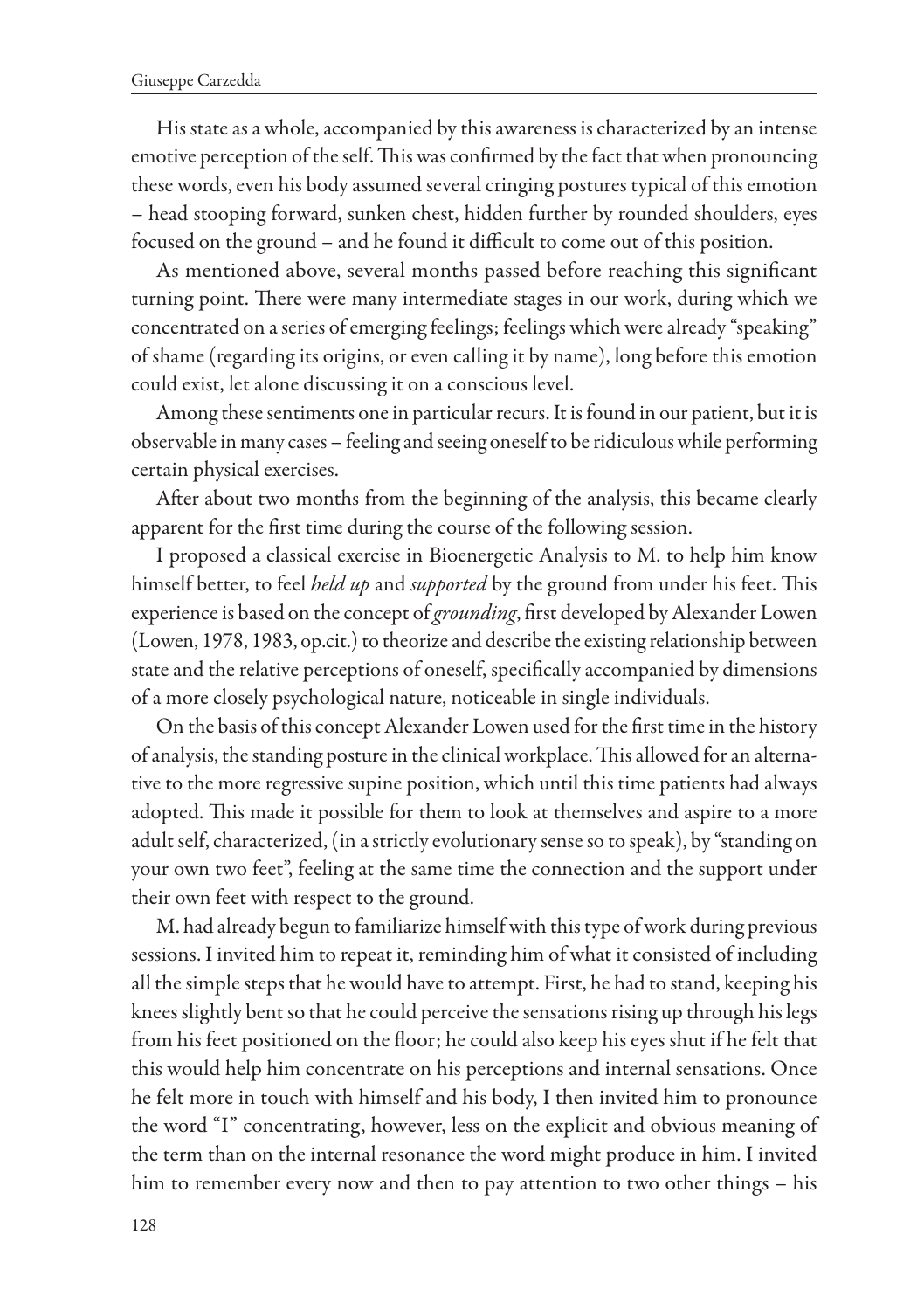breathing and the dual sensation *of holding himself up* and *being held up* by his own legs and by the ground under his feet. Finally, since we were at the beginning of the session, I emphasized that for this exercise he could take all the time necessary without hurrying. The exercise lasted about twenty minutes altogether without saying a word. Several very interesting things happened during this period from the point of view of implicit and observable non-verbal communication.

For specific reasons of interest, only what happened in the five minutes preceding the interruption of the exercise will be described here.

In this phase, at a certain point, M. entered into a mind-body state in which his whole being expressed a profound and intense participation. For example, the tone of voice became deeper while pronouncing the word "I", his posture was less prominent, his shoulders were slightly closed around his chest but not fallen, his facial expression over which there appeared a slight flushing was concentrated and the sound and the rhythm of his breathing became deeper and more synchronized. This state lasted no more than 30 seconds, after which at a certain point he lost it almost as if he had interrupted the exercise on purpose. Shortly after, however, he spontaneously tried to pick it up again without either of us saying anything in particular. After a while he managed to find the breathing rhythm again, showing at this point a renewed interest and curiosity in what he was unexpectedly experiencing.

Suddenly, signs of an increasing and unmistakable discomfort began to appear in his body. For the most part of the exercise his eyes had been closed, but now they opened, looking uncomfortable and evasive, as if trying to avoid being "seen" by himself (apart from the fact that I was sitting opposite, watching). Then he started to move his body rather nervously, signs of a growing rigidity and disjointedness increased, his breathing lost its fluidity and fullness and it was not long before his previous state had vanished, or disappeared.

When he sat down he was visibly shocked and confused, so much so that I suggested that he take his time before trying to tell me about how he had felt and what had happened to him. According to his account and from the reconstruction work carried out together, it emerged that at a certain point, just before the interruption, he had had a profound sensation of *"feeling whole"* from head to toe. Initially, this state was very pleasant; it was also accompanied by a pleasing, flowing sensation running throughout his body in various directions, creating an unexpected feeling of solidity and vitality. All this also reinforced both the perception of strength and the feeling of *selfsupport* in his legs, eventually becoming a pleasant and reassuring sensation of *heterosupport* received through the floor under his feet.

At this point, even though it was pleasant on the one hand, on the other, this per-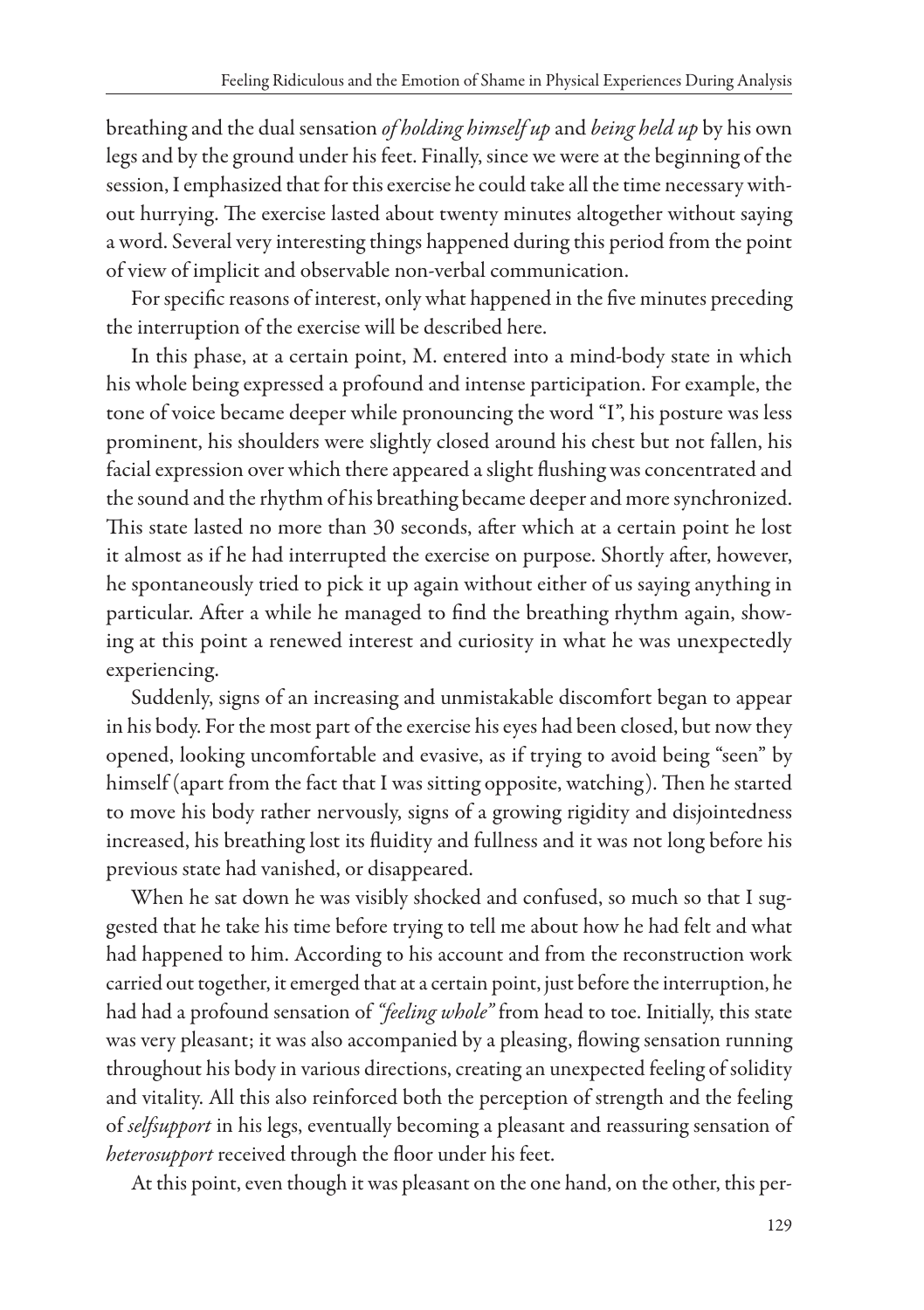ception of himself began to make him feel progressively exposed and at the mercy of something; the more this sensation grew, the more he felt that he was losing control and getting closer to an unidentified danger. This state became unbearable when suddenly, in a flash, *seeing himself from outside* and *seen by me* as well, his self perception became that of an *"awkward and profoundly ridiculous person … in that position and with knees bent! …"* it was at this moment that he interrupted the exercise.

On analyzing similar sessions, above all, in sequence followed by diverse inner experiences and states, we observe how the first patients emerged, especially those who indicated decidedly positive signs – an opening up towards self-awareness, characterized by self-control, integration and vitality.

With the opening of this door and the process of expansion and amplification of the diverse sensations, M. began, however, to feel increasingly less able to contain and self-regulate what he was experiencing, so much so that he feared being overwhelmed. Shortly after these sensations emerged, quite contrary to the first signs, the door which had been opened, closed. This also confirmed the well-known phenomenon based on the process of "feeling oneself "- the passage which accesses the unconscious, making it possible for any content present to emerge, independent of its identity. In this case, what emerged unexpectedly at the end was precisely the unbearable feeling of "being an awkward and profoundly ridiculous person".

What happened in this session is a good example of how access can be obtained through Bioenergetic Analysis. Starting from somatic input and bodily sensations, a basis is subsequently created to connect and integrate with other levels of representation. Different codes (for example, linguistic), mediate to increase the capacity of containing and regulating diverse affective states through the development of a more integrated sense of self at different levels of consciousness.

We can note how another aspect of Bioenergetic Analysis seeks the same objective, but follows an opposite path, initiating for example, from codified verbal representations in an attempt to reach the experience of correlated and concomitant body states (Lowen,1983, op.cit.).

In this session, M. came into contact with the sentiment of feeling ridiculous, starting right from his body sensations and perceptions, through the senses of proprioception and enteroception. The latter, in particular, is at the forefront of studies being carried out in the field of neurobiology (Damasio, 2003, Siegel, 2009).

It was, therefore, through these senses and the focus on the feeling of the ridiculous that the work with M. proceeded until an awareness of the emotion subordinate to shame emerged. Parallel to this, he was able to access through memory several repressed episodes experienced with his parents during childhood from where not only this feeling but also this emotion might have originated.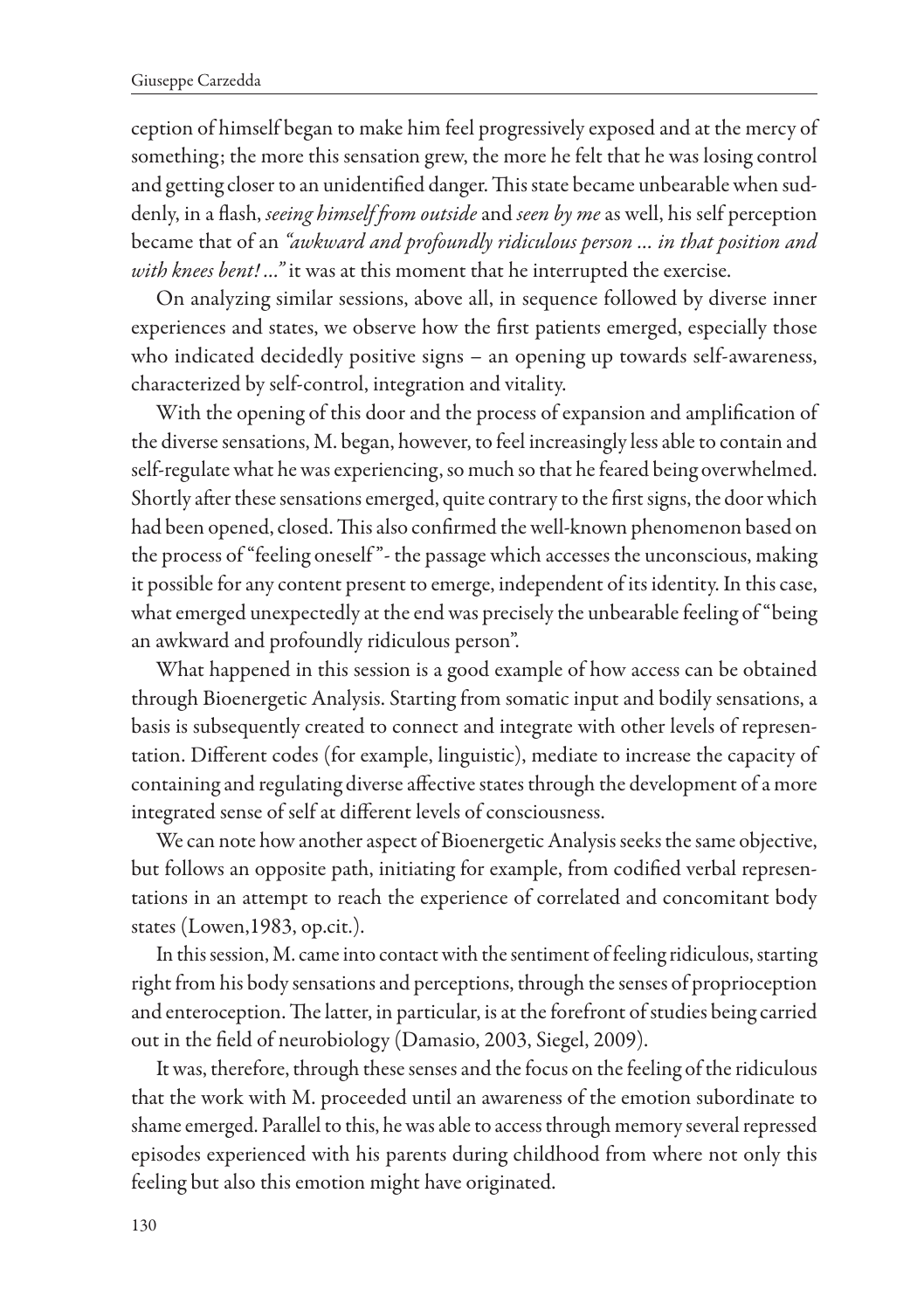#### **Emotions and Feelings**

An important question to raise at this point, is the definition of emotion and feeling, terms often used without distinction. On the contrary, it is felt in the clinical environment that the separation between the two concepts is useful; it can assist in observing the emerging phenomena in a clearer and more distinct manner.

It is understood that these two concepts both refer to the same cyclical process, originating with emotions and terminating with feelings (Damasio, 2003). The first represents the component visible to the outside world, constituted by "actions or movements to a large extent in public, or visible to others at the moment in which they take place – on the face, in the voice or in specific behavior" (Damasio, ibid., p. 40). Feelings, on the other hand, are always hidden, as are necessarily all mental images, invisible to everyone save their rightful owner" (Damasio, ibid.).

An important implication of this distinction regards the fact that the body is directly accountable for both phenomena, albeit from different perspectives. While emotions are, in fact, reactions that are expressed at a physical and somatic level, feelings "are like *thoughts* representing the body during its reactive involvement and in its particular being: "emotions perform on the stage of the body; feelings are in the mind" (Damasio, ibid.).

During the course of analysis, therefore, and the Bioenergetic Analysis exercises we propose, our patients are invited to pay particular attention to what they *feel in themselves*  rather than what they *think of themselves;* we direct them towards a process that begins from internal experiences and aims at making contact with *their body's feelings*, in an attempt to connect with other levels of representation which might subsequently be integrated at a more general level, in the most coherent narrative possible of themselves and their own history.

It must be emphasized that "conscious feelings draw attention to the emotions which generated them and to the objects which in turn induced those emotions"(Damasio, ibid., p. 216). Besides, since they become contextualized with respect to the self 's autobiography, becoming part of the memory system, their role is facilitated in evaluating situations and states that can evoke certain emotions. In some cases when the feeling is connected, for example, to a particularly painful emotion, the organism is alerted of an incumbent state of danger and led towards defensive mechanisms or driven away.

#### **The Ridiculous and Shame**

What we have said so far makes it easier to understand what happened to M. and why the feeling of the ridiculous appeared in analysis before the emotion of shame could re-emerge and once again become a part of his vocabulary.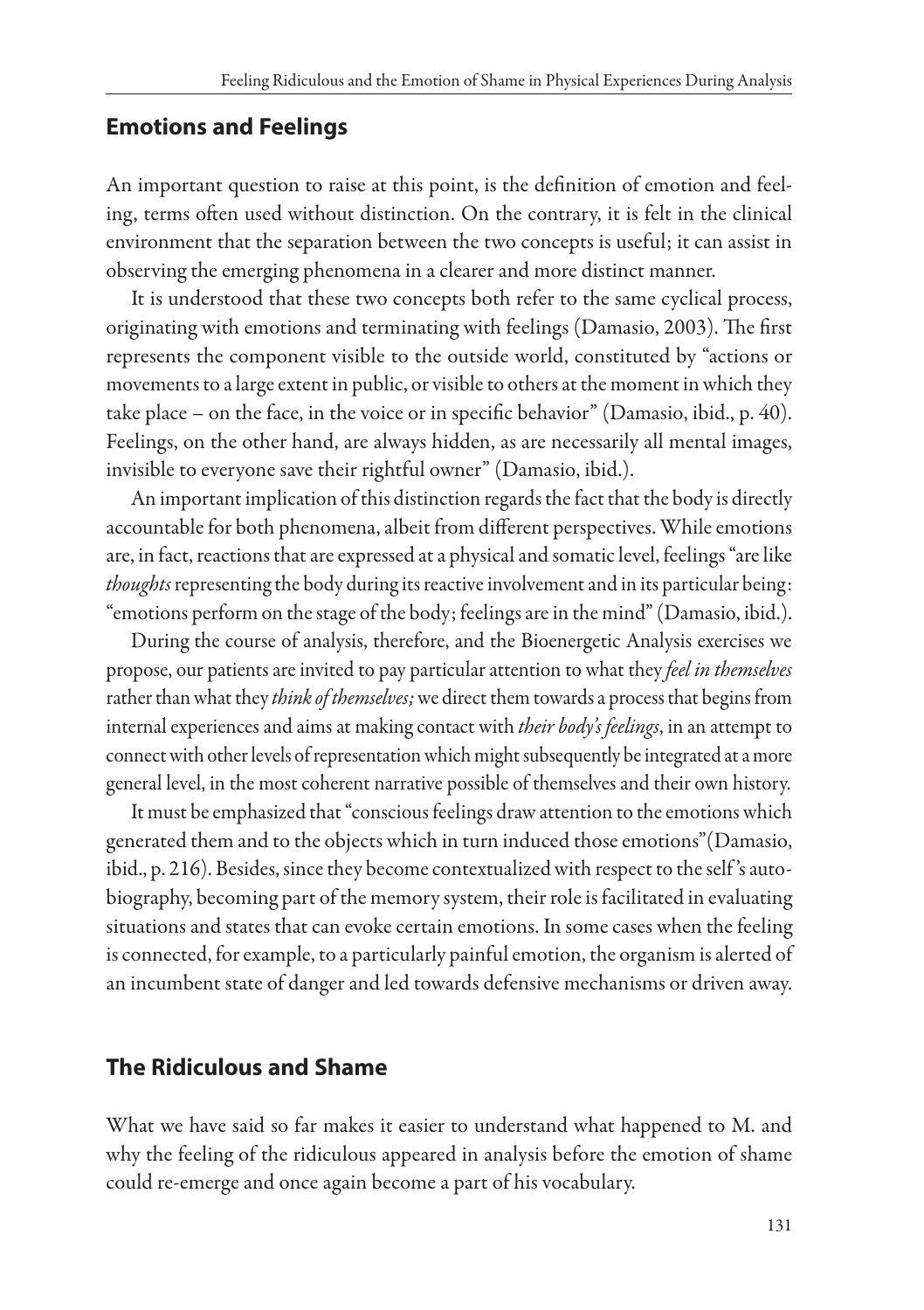Above all we can interpret what happened during that traumatic event; what brought him to analysis. It can be said his unconscious was the first to be caught by surprise. Being quite unaware that up until that moment he had had to cultivate an unrealistic narcissistic image of himself, M. could not have anticipated that a public context, like the one he had found himself in, could have evoked such a violent and uncontrollable emotion. It was obviously too late to do anything more than try to get to the end of the experience in the least damaging way possible.

Subsequently, during the course of the analysis, as has already been noted, before being able to face the subject of shame, he had to confront the feeling of the ridiculous which during a previous session and on other occasions had represented both a danger sign and a *stop* that forced him, in various ways, into interrupting whatever he was doing.

It can be said, therefore, that this feeling functioned as a warning depending on the situation; in spite of being in the safe context of analysis, it was something to be feared since it could evoke an indigestible emotion to the "ego". This warning-feeling revealed by his consciousness meant more or less the following: "Be careful, if you go ahead with this experience you might feel ashamed of yourself ".

On the contrary, it must be noted that while in analysis, it was possible to consciously isolate this feeling, going back to its likely origins and several of its meanings. Previously, throughout his life, however, such feelings of shame, originating with the emotion and at the same time evoking it, had always been repressed. He was, therefore, never able to experience the emotion in its potential function at any level, neither with anticipation nor consciously, so deeply was the distress hidden inside him.

With respect to this general mechanism of becoming aware of feelings at certain moments, we must remember that it is the body which keeps us informed about what we are experiencing, through its physical reflex mechanism and the signals which reach the central level of control (Ruggieri, 2001; Siegel, 1999). It has been hypothesized that this mechanism functions due to "somatic markers", defined as preceptors and representations of the body's states and their relative changes at the level of the brain (Damasio, 1994). Damasio has also spoken about somatic markers, "as if " they were able to trigger off a sensorial response by simply referring to representations of answers from our body locked in the reality of the moment, or even activated on the basis of remembering states or only one emotional experience in some way associated with each other. Another aspect we need to emphasize regarding this mechanism is that the "changes … seen in the muscles of the limbs and face" are particularly relevant in that they can be seen "as essential components of our emotional reactions …" (Siegel, 1999, p. 142).

Support regarding physical retroactivity mechanisms advocated by Bioenergetic Analysis, makes it possible to describe an ulterior part of the process which after two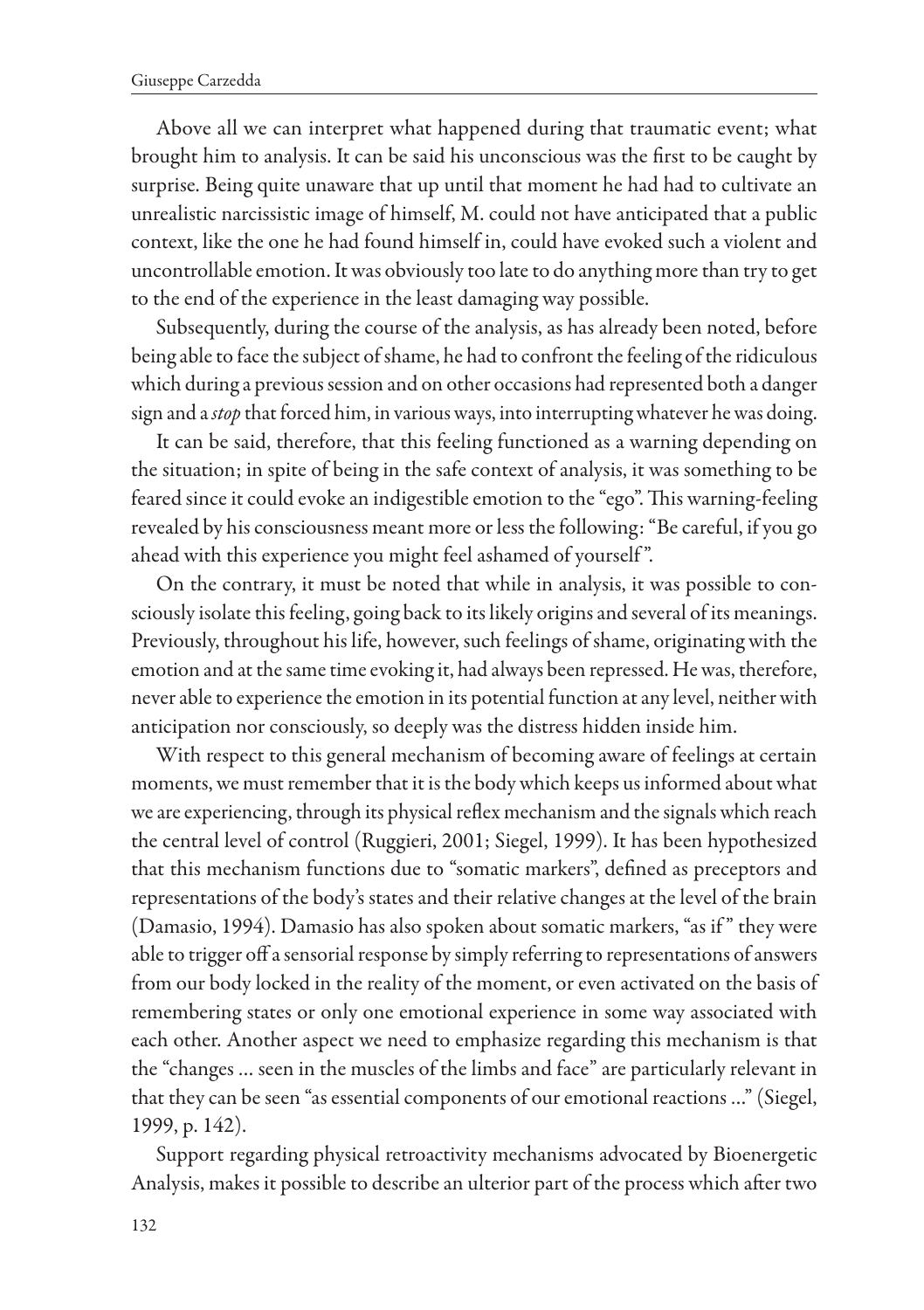months led M. to perceive himself in analysis as being ridiculous. If indeed we take into consideration M.'s exact words when he said he felt "awkward and truly ridiculous … in that position especially with bent knees! …", it can be hypothesized that it was this position of the limbs experienced as unnatural and awkward which set off a visual representation of himself looking "ridiculous". Such a representation had in turn originated in past experiences that were completely repressed in his consciousness, as it clearly emerged later during analysis.

# **The Visible Body**

In order to understand the reasons why the body occupies such a central position in the emotion of shame and in the correlated feeling of the ridiculous, however, the examination of several factors is unavoidable when considering the matrix to which our work must inevitably be related.

One of the first observations to be made regards the fact that the body theme tends to be self-stimulating. Besides a person's immanent desire for greater self-knowledge and self-control of this fundamental dimension, there is a further corresponding ambivalence which is expressed, for example, in the existing debate between the polarities of looking at and being looked at, of being seen and being able to see oneself. This is because it is precisely through our visible body that we exhibit ourselves or we withdraw, revealing ourselves or removing ourselves. At a literary level, this has been frequently expressed through the representation of external polarities of the person or the character, the face or the mask, in other words between being and appearing.

We note how these dimensions refer to a body, which is already relationally engaged. The single imagined act whether conscious or unconscious of looking at and being looked at, is a relational event collocated along a line separating the interpersonal from the intrapsychic, between the narcissistic sphere and the object sphere. The forms such acts assume are functions: the categories of being the subject and feeling the object of observation are brought together according to diverse symmetries. Therefore, it is our body that makes us visible, that removes us and reveals us to ourselves and to others. It can be or become the object of a particular look perceived from all possible angles, between the polarities of good and evil, from being accepted or rejected. It is from this very point of exposure in so far as the body represents our interface in respect to the external world that all possible feelings ranging from pleasure, suffering and pain can be triggered.

We can say that it is through our body that our intimacy and the image of ourselves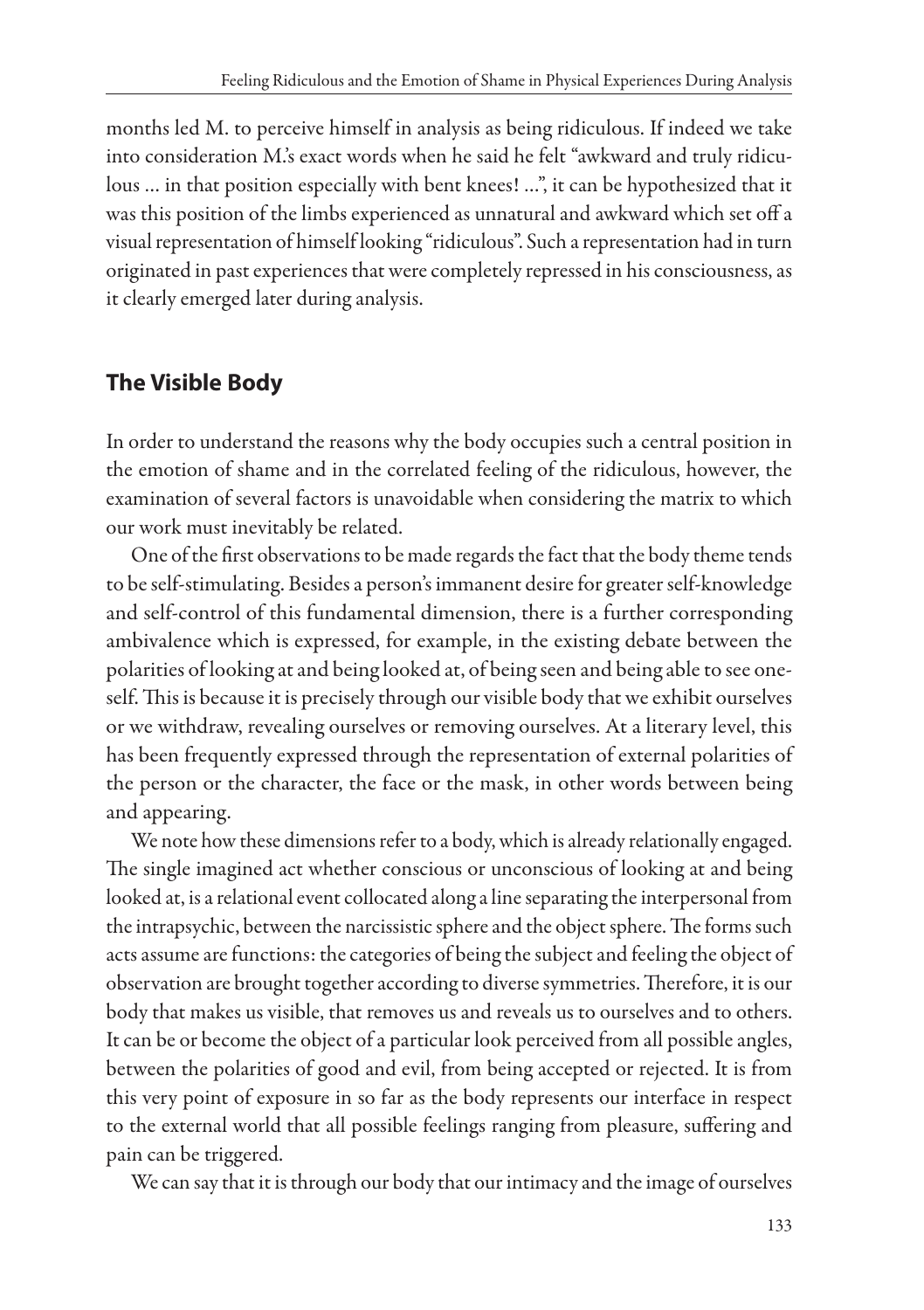is at stake. There is the potential of being made public or being at the mercy of the other, through becoming visible to the other's eyes.

On the contrary, from the intrapsychic perspective, but never clearly separate from the inter-personal (it is always superimposed and interconnected to it in various ways), the exposure of the body to itself has above all to do with self-image and a whole series of evaluations and judgments on which our sense of identity rests.

With respect to the central position our body adopts when exposing its identity, perception is transformed into knowledge; what we feel we are is turned into sentiment. It represents the ridge where the intersection between the level of the interpersonal and the interphysical becomes evident, where their inextricability is felt and, therefore, can be seen in a particular way, since the object of a certain type of attention is perceived and vice versa. This inner experience in the present is also deeply rooted in past experience where the matrix of interpretation assumed consciously and unconsciously in the feelings of now, is very much a product of bringing attention up to date, of looks received and suffered during phases of one's existence even at an early age, going back to those figures who cared for us.

Specifically, there is a need to highlight the way in which the body theme evokes a series of personal inner experiences at all levels of consciousness. From the start there is a complex game of mirrors and reflections from where the Self and the Other to some extent (even though somewhat ill-defined) are already represented in many categories.

Already defined by W. James in 1890 ( James, 1890) as perceptions of corporal states, the theme of the body and its close rapport with the emotions is not new in the field of psychology.

The emotional category which is specifically of interest here concerns the emotion in which a particular characteristic is activated in response to a judgment expressed in its regard. In turn it presupposes the existence of a judge represented internally, but which is not necessarily real and present in the here and now.

These are the emotions defined by self-consciousness or self-awareness (Lewis, 1992), or even the interpersonal (Battacchi, 2000) in which confrontation with the other is perceived as the present.

Emotions such as shame, embarrassment, pride and sense of guilt come into this category; they can be distinguished from other basic emotions such as anger, sadness, surprise and joy. However, the other does not necessarily require their presence in order to be set in motion as defined above.

In the case of shame, in particular, it is the feeling of being seen and discovered before oneself or others (M. Lewis, op.cit.) which triggers the emotion. It is as if one were experiencing oneself according to those characteristics which are regarded as being unbecoming or ridiculous. This experience is pervaded by a perceptive type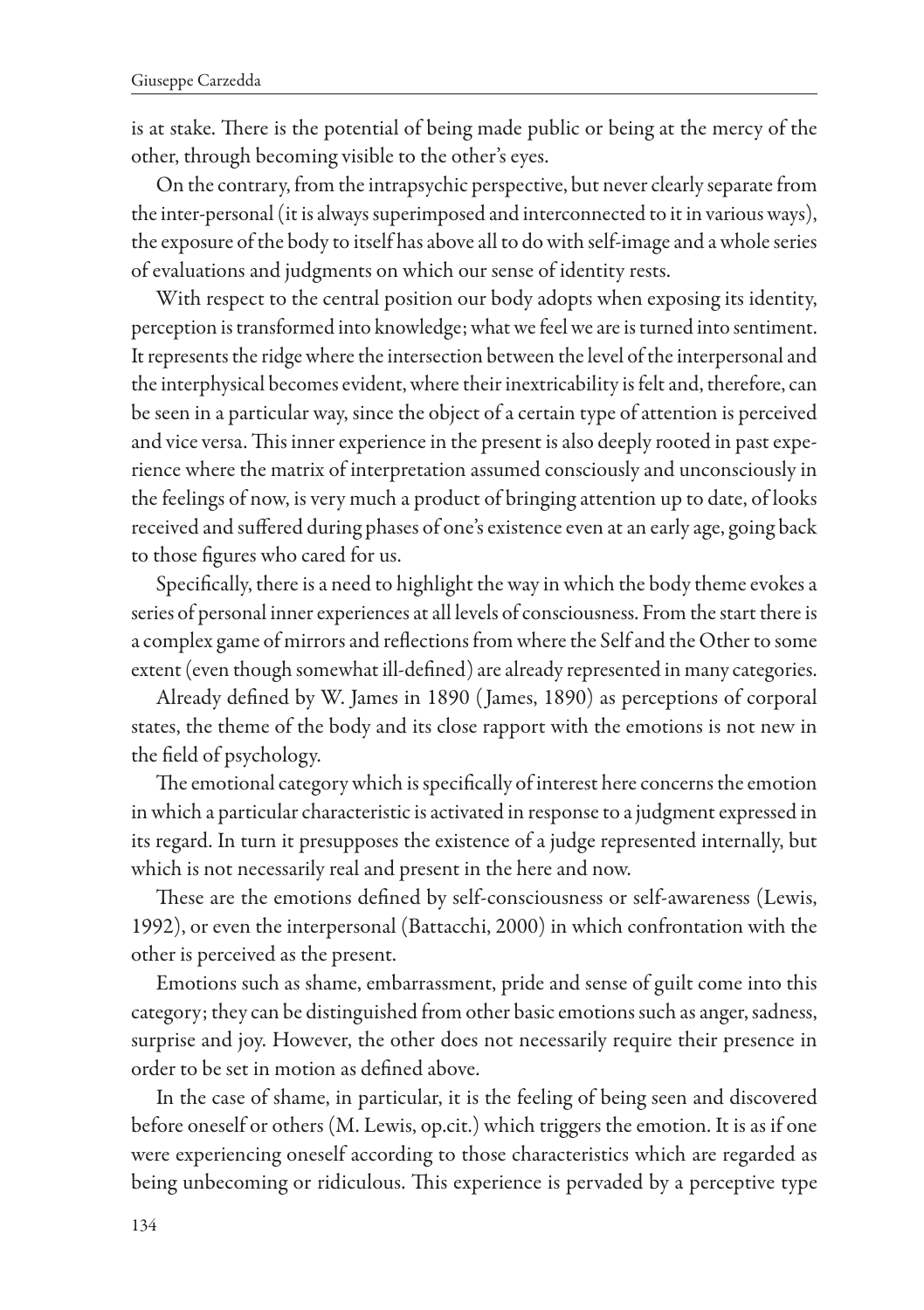of sensation whose access into the conscious can be very rapid, to the degree that it can provoke a sudden, violent and often disabling sense of nakedness and paralysis. It is often accompanied by a strong impulse to disappear, defined by Charles Darwin (Darwin, 1890) as central to this phenomenology.

Shame is categorized among those emotions which are defined as complex although this perceptive phenomenon is more or less immediate, often accompanied by manifestations attributed to the autonomous nervous system such as facial blushing, loss of strength, perspiration, accelerated heart beat etcetera. Compared to other emotions, it appears late during the course of development, requiring in terms of consciousness and self reflectivity the presence of a sufficiently developed Self.

In the case of emotional self-awareness, we ourselves are the objects of observation in the presence of conscious states: the attention is focused on the object Self and, therefore, inwards and towards states and stimuli that originate within (Lewis, op.cit.).

Analyzing the emotion of shame structurally, the bipolar level is clearly evident: the subject pole that leads to the Ego's Ideal and deals with the exposure of a defective part of the Self putting the ideal image of the subject at risk (Kohut,1986); the objective pole represented by the eye of the observer, the other who passes judgment. In that case, the knowledge or even just the thought of being the object of a particular type of look can trigger off this emotion.

Moreover, the intensity of the social impression of being involved counts insofar as shame can be seen as a signal of a possible, or even an already established compromise between the *good impression* and the subject's own self-esteem (Castelfranchi, 1998; Matarazzo, 1999).

What is more important to emphasize here, is the powerful somatic characterization of this emotion. It can instantly involve the body in numerous subject/object dimensions (cfr. in Lowen, 1985) to the point of putting the complex sense of the Self at risk in serious cases in which the whole person is invaded by a sort of overwhelming sensation. This is demonstrated in the case of M. who felt visible, found out, "naked" before the eyes of the external world, accompanied by the often unsightly and uncontrollable somatic manifestations of the neurovegetative origin mentioned above.

We can consider this emotion extremely important in the development of the therapeutic process (Lowen, 1984), not only for the whole series of representations which originate from it and in turn evoke it, but also for the diverse physical manifestations that precede and accompany its emergence within the psychotherapeutic experience, above all, if it is the corporal analytic type.

On the other hand, it can be observed how its centrality tends to be easily lost with the introduction of defensive mechanisms into the analysis by both the patient and the therapist. There is a tendency to deviate the focus of their attention on to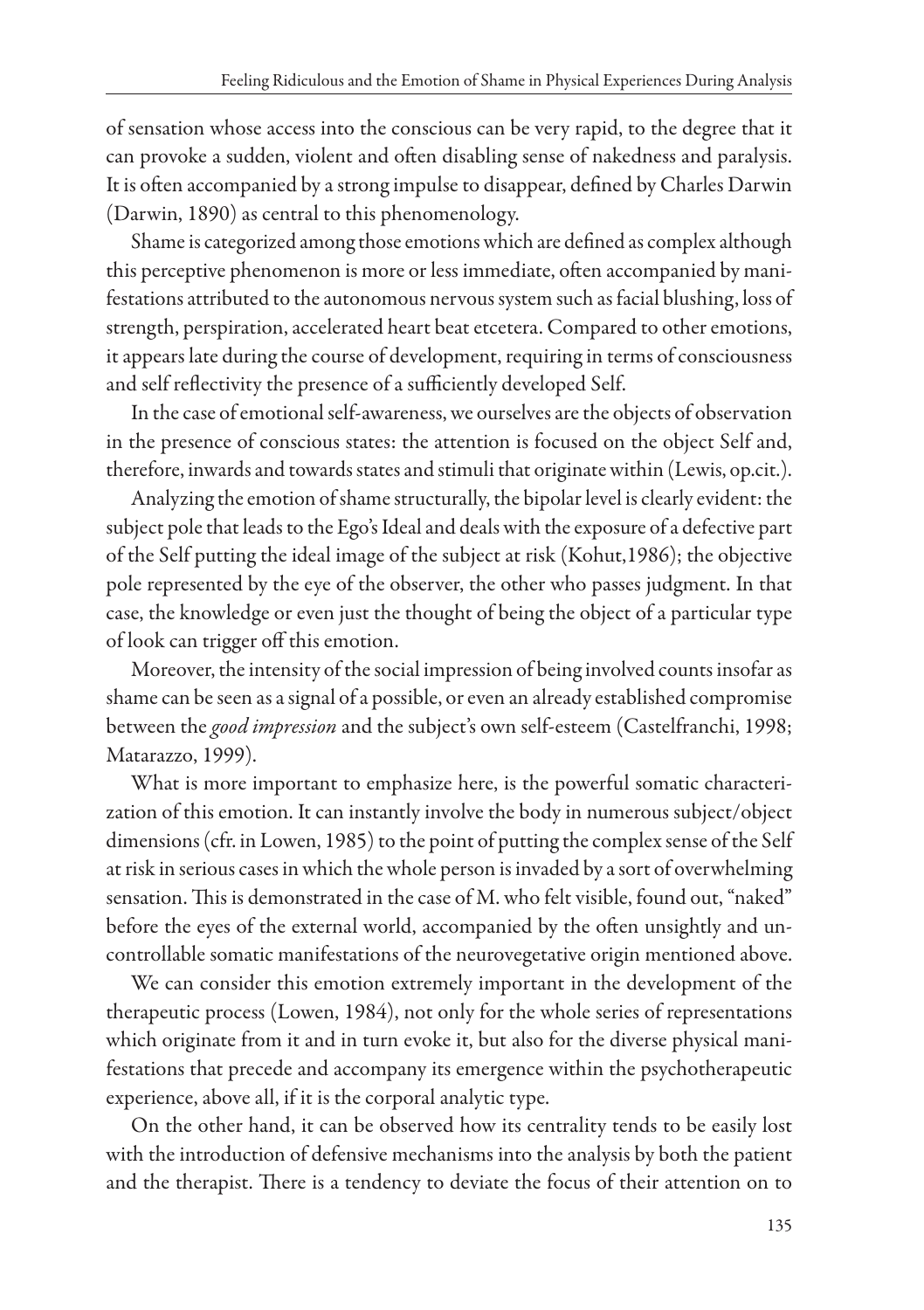other emotive registers, for example, anger or the sense of guilt – emotions perceived as being more manageable both to access and to treat.

The reasons for this can be traced back to several specific and intrinsic characteristics of this emotion, which even taken individually, can partially explain this tendency.

It has already been said how this emotion appears with such unexpected and overwhelming attacks that the sense of self can be annihilated (Schore, 2008). Similarly, however, these attacks can disappear just as suddenly as they came, making way for other emotions, particularly, anger, but also sadness, envy and jealousy. So distressful and unbearable is the experience that its disappearance from the foreground of consciousness is strongly reinforced by the desire that it will never emerge again. This is certainly one of the reasons why it is so difficult to bring the emotion to the forefront for analysis.

Conversely, it can be considered a basically intersubjective emotion, and a noticeable characteristic in its phenomenal structure is that the self is divided and located simultaneously both as subject and other. For this reason it is also characterized by strongly contaminated valences which move along the relational bridge between patient and therapist – in both directions in a manner that is difficult to contain and is almost instantaneous. Feeling ashamed even through the simple observation of the other can put the therapists into direct, unexpected and very close personal contact with the patient. In such cases, the latter can be distanced through different types of defensive mechanisms, for example, by changing the analytical register.

Finally, we must remember a particular characteristic of the emotion that significantly contributes to rendering contact with it difficult. Different from guilt, in that one does not feel guilty for feeling guilty, it tends to strengthen itself in a circular manner: one feels ashamed for feeling ashamed. This is a greatly feared circuit for its uncontrolled self-perpetuating potential.

#### **Shame in the Analytic Body Relationship**

On the basis of what has been discussed above, it can be said that M. had unexpectedly and painfully discovered that he was not a good speaker. His professional history demonstrated that he had many other attributes but public speaking was not one of them, at least not at that moment.

With the emergence, in fact, of the state of uncontainable anxiety and distress, which consequently revealed a deep-seated and long repressed shame even at a personal lexical level, M. had experienced the possibility of freeing himself of the illusionary part of his own image. This was destroyed in an instant in that hall where he had been exposed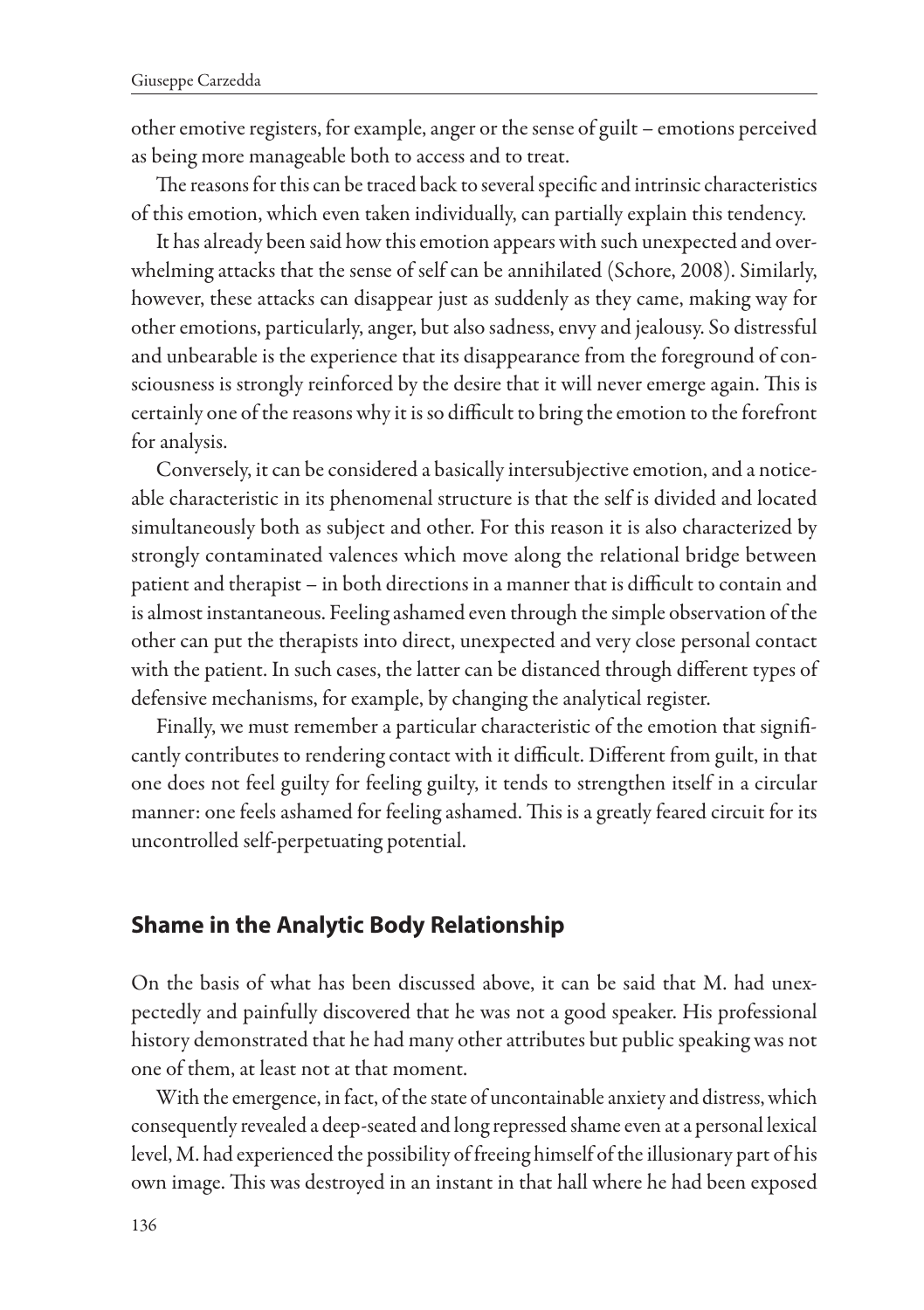to potentially judgmental looks and the disdain of observers and in particular his superiors. At the moment in which his vulnerability became an unavoidable conscious and physical perception, only a few minutes before taking the floor, he unexpectedly wanted to hide and return to that reassuring state of anonymity. However, as usually happens with this emotion and all its related physical manifestations, it was precisely at the moment of maximum recognition and visibility of himself and of others that he felt completely stripped naked -"when the walls suddenly became non-existent". This sense of being totally unmasked (apart from what really transpired vis-à-vis the outside world) was so violent and all encompassing because the judgmental eyes his ego had to face were, above all, those of his consciousness, of his true self in front of whom it was neither possible to hide nor flee.

In this sense it was, however, both a moment of defeat, and at the same time an important moment of truth. M. could begin to detach himself from an illusory idea which up until then he had doggedly pursued. Not only had it threatened him insofar as he had been unknowingly engaged in challenges he was neither ready for nor even interested in, but it distanced him from a real awareness of himself and from the opportunity of being able to cultivate his more genuine resources and personal attributes with greater pleasure and not simply as a narcissistic derivation.

Obviously it is a most complex and difficult task to follow these objectives, as was the case of M. for all the above-mentioned reasons. The mere thought of experiencing shame brought back a particularly unpleasant inner experience in which he perceived himself as weak, inadequate and seriously deficient despite the fact that he had the desired final outcome to look forward to in the future, but it was not enough.

The transformation of this difficult inner experience into an opportunity for personal growth requires crossing a very complex terrain, not only for the patient but also for those of the analytic dyad including the involvement of the above-cited powerful intersubjective component – if in fact, we mean by the latter "this shared experience with another human being" (Trevarthen, 1998, cit. in Lavelli, 2007, p. XIX). The outcome of such a task might be evident, particularly in the presence of this emotion, and from the point of view of the therapist, even arduous.

From another perspective, these irrefutable difficulties can be considered in terms of parallel opportunities offered by our Bioenergetic Analysis model. The importance of the role that intersubjectivity (Orange et al., 1999) holds within the entire analytic body experience (up until now in the background) is pertinent to the theme of the body and all its implications with respect to the emotion of shame.

In this regard, let us consider the work on *grounding* again by observing this type of experience, within the original monopersonal matrix of the model, based on a psychological theory centered on intrapsychic functioning. For a long time, factors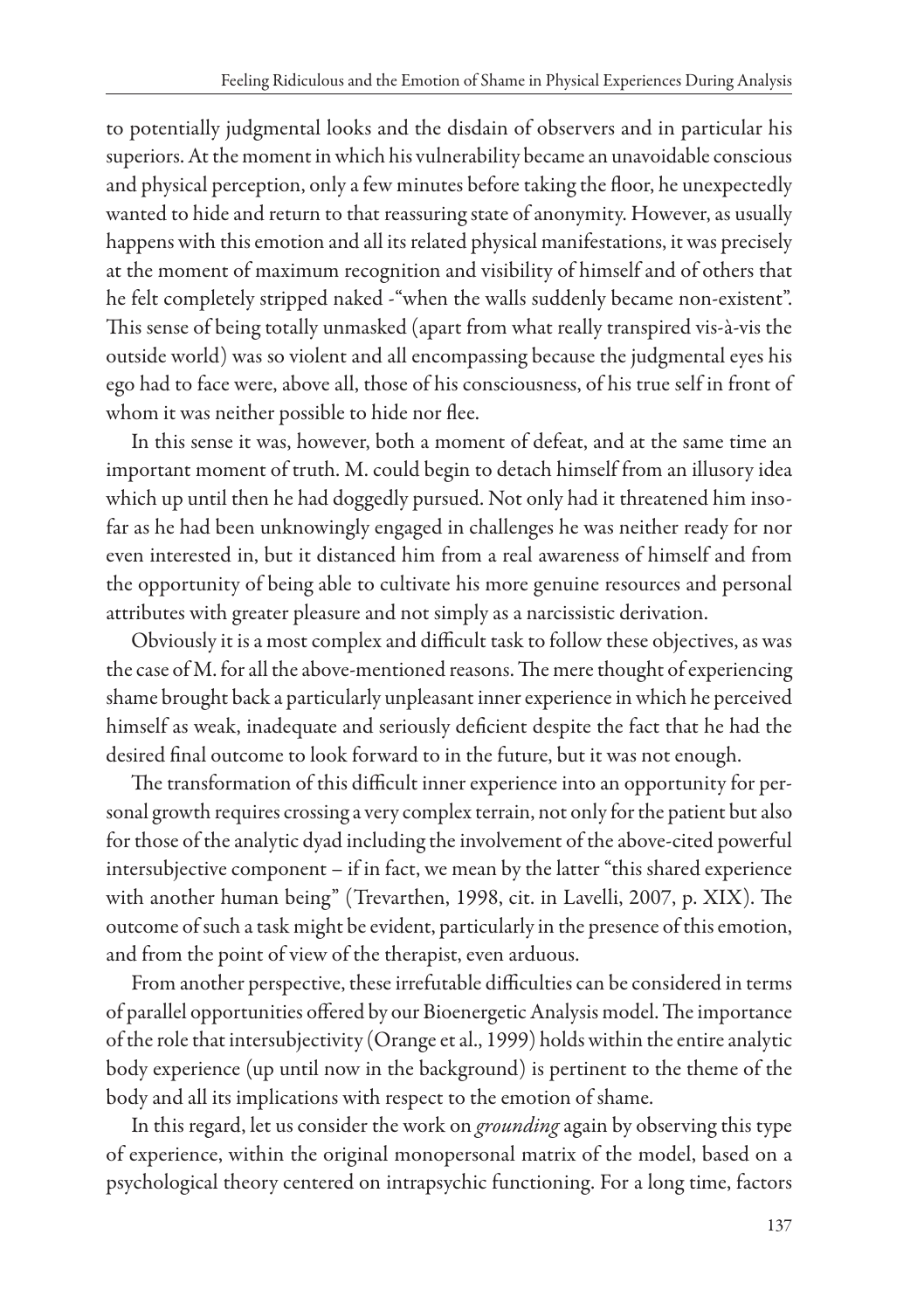contextualized in terms of psycho-body "blocks" were a principal focus. In this way the patient was limited or prevented from fulfilling his adult-self in a complete and profound manner, both in analysis and in life.

The types of interventions generally followed were mainly "patient-focused" aimed at eliminating those causes revealed at a strictly bodily level (tensions, stiffening, anaesthesia, etc.) considered decisive both because of their origin and their preservation of the here and now in the "block" itself.

Similarly, it is necessary to point out how this type of focus and approach contributed to hiding another important aspect of a specifically rational nature implicit in the use of vertical posture in analysis. The patient, in standing on his own two feet before the on-looking therapist, became a "visible" and observed body; he thus became not only a more adult *subject* capable of actively sustaining himself, but also, at the same time, an *observed body,* a state and position capable of strongly evoking all previously mentioned themes related to shame. In fact, the scenario can be considered relational, induced potentially by this type of exposure where one is standing before the Therapist-Other-Observer. It is, in a certain sense, archetypical in what this emotion can (even in relation to the numerous representations), consciously and, above all, unconsciously evoke.

Furthermore, it must be pointed out how Lowen did not fail to see the existing connection between exposure, particularly of the face (meaning the *face* in the accepted sense), regarding the expression of this emotion, even though he does not pursue a more in-depth study of the many related themes. "The word *face*," he said, " is used to refer to the image of a person, connecting the concept of the face to the ego … *Lose face* means that the ego has undergone a humiliation … *Hide your face* implies a sense of shame, a humiliation of the ego" (Lowen, 1983, p. 76; cfr. also Anolfi, 2000).

Moreover, it is generally true that whatever type of psychotherapy the patient chooses, this presupposes a visibility of intimate and fragile parts of the self. In other words, the patient *sticks his neck out*, insofar as it is his body that becomes visible and exposed, especially in this classic experience, as well as in all other bodily experiences offered to the patient present before us.

In this sense we must keep in mind that this path leading the patient towards being an active subject, able to increasingly protect himself, inevitably anticipates a territorial crossing dominated by shame, while being uncomfortable and at the same time delicate for the therapist and the relationship as a whole.

There are consequently numerous reasons for bringing this emotion to the forefront: most likely "… it is responsible for the path our psychic life follows … more than sex and aggression …" (Lewis, op.cit. p. 6).

Among these reasons in an evolutionary vision of the model and technique of Bioenergetic Analysis, there is definitely one in particular which forces a more open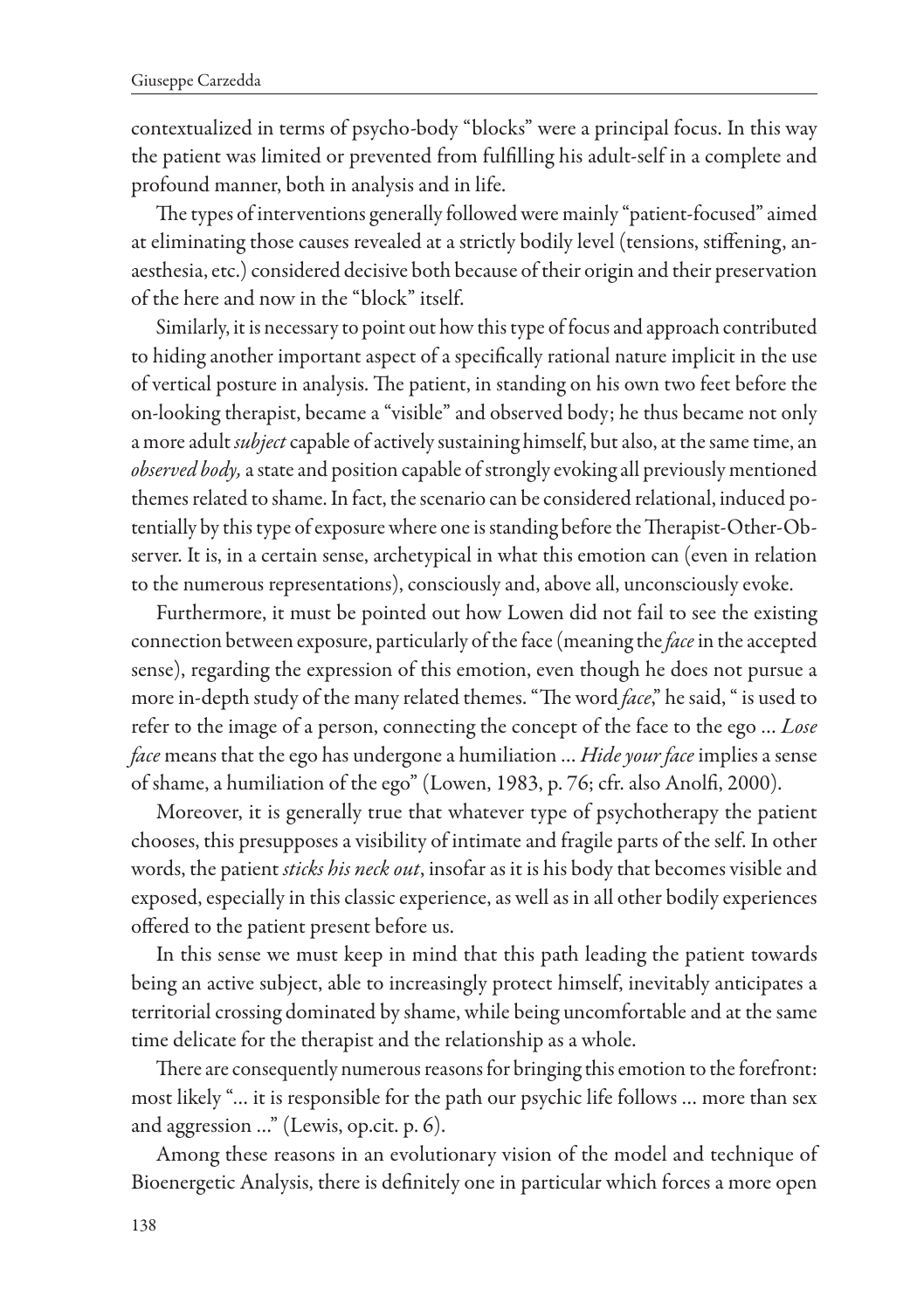confrontation with the relational dimension of analysis: the observation of what happens on that ideal bridge which bi-directionally unites the therapist to the patient even if it is only through imagined eye-contact.

We can to this effect confirm, as we have previously stressed, that the renewal of the psychological theory of awareness accompanied by the adoption of this theoretical-practical model is very significant: the focus of observation is no longer the patient-object, but rather it is the relationship itself that becomes the center of observation. The patient is given back his personal dignity, and at the same time, the therapist becomes "more of a person".

In this bi-personal logic, what happens in therapy, therefore, is not only "in him" but also "in me", between us"; it is above all, unconsciously shared and interactive in the depths of our relationship and our conscious mind-body state.

Let us return to the case of M. at this point and, in particular, to the session in which he interrupted the *grounding* experience when he felt awkward and ridiculous. This self-image also emerged as a result of the relational inner experience in analysis, especially at the moment when *he saw himself from the outside, seen by me* in the play of mirrors and reflections where my image became the eye of his judging consciousness.

During the following sessions, it was not easy to explore this area together with M. When, for example, after several meetings I suggested repeating the same *grounding* experience, he felt a deep antagonism towards me, saying that I wanted "to make him go through that unbearable sensation". While he was saying this to me, I deeply felt his distress and anger and inevitably had to face up to the sensations which were being activated in me – feeling myself an object of those powerful emotions and remembering well how, many years earlier during my training and also my personal analysis, I had sometimes experienced analogous sensations in a similarly painful way.

With this awareness I decided to continue cautiously without forcing the issue, giving myself time to take in the sensations that his intense inner experience had evoked in me, and integrate them more fully.

Together we took into consideration the fact that what M. was experiencing was not so distant and disconnected from what he had gone through at the conference. I think that this choice gave us the strength in the following sessions to find a reason and sufficient courage to try another experience of this type of exposure.

Moreover, I also think that this was why he was able consequently to start a process through which he began to gradually realize that the judge identified in me was in fact his own inner judge, and this allowed him progressively to take his attention off me and concentrate on the inner object within himself.

It was precisely during this process that at a certain point he was able to name the shame recalling how he "had always felt unworthy and unpresentable".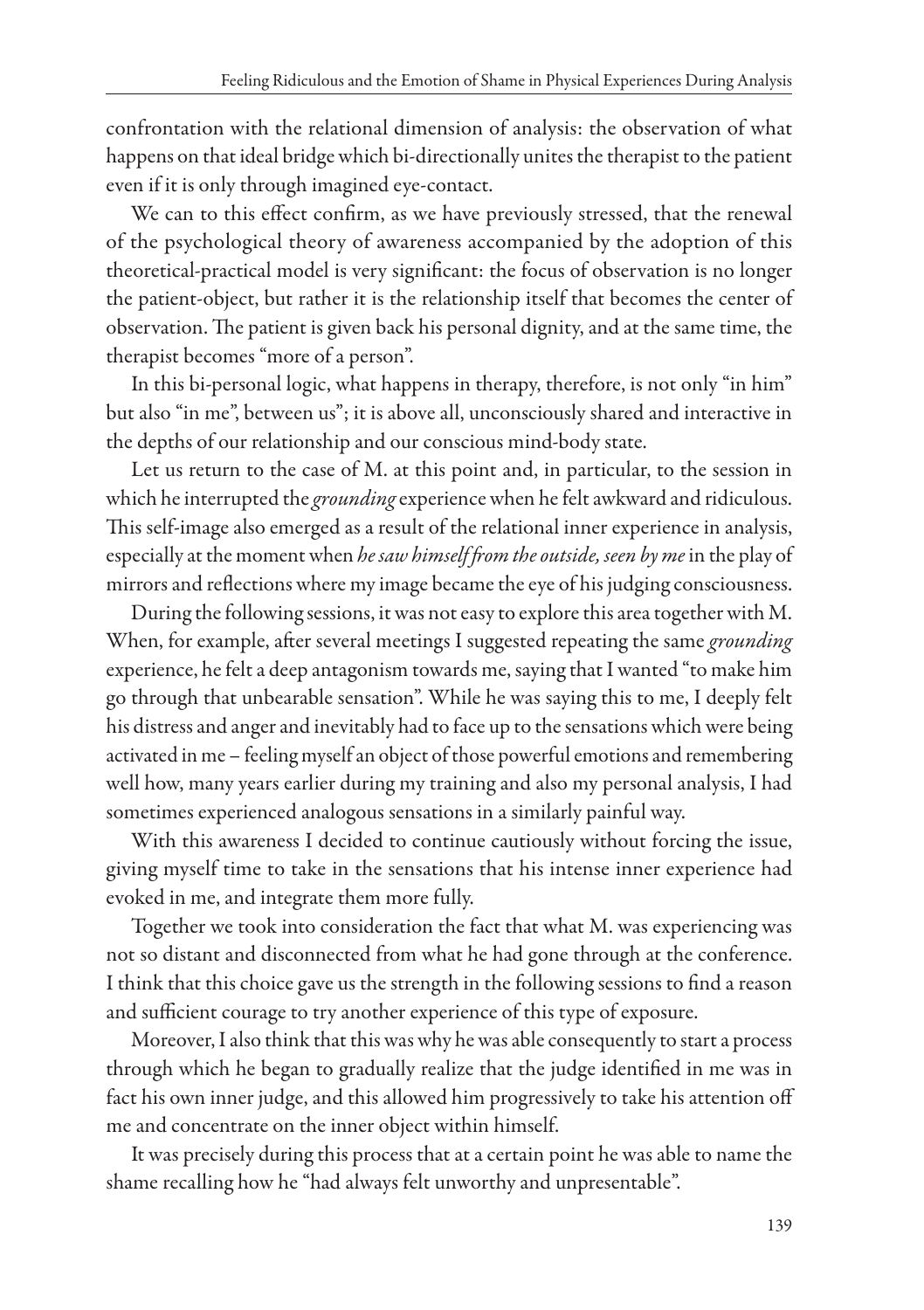Slowly the doors opened to other memories, and in particular, those regarding his father. During several sessions, two years after the therapy had started, he came out with the following reminiscences:

"I'm sure my father always loved me very much and I loved him too … Several images remain impressed on my mind … I was quite small, I'd say about three or four … I especially remember his bright eyes, looking at me full of affection when he came home from work … His eyes were always very important for me … I always looked at them whenever I could because they told me that I was doing all right ..."

During the context of these sessions when the theme of looks (even in general), was a recurring topic, he brought this episode:

"Last Sunday I went to my cousin's. After dinner we watched a few home-movies my aunt had made. One of these … it was Christmas dinner … I was about five. In our family on such occasions after eating and before opening the presents, my three younger cousins and I used to recite typical Christmas rhymes. In the movie when it comes to my turn, you can see my father pick me up and stand me on the chest where we used to recite. I began my poem with a show of confidence, but at a certain point I made a mistake and felt confused … I tried to go on but I made another mistake. You can see within a few seconds how I changed expression and then began to cry desperately and before the scene changes you see my father's arms picking me up from the chest."

About that specific episode M. said that he had not remembered anything from that incident at all, not even after having seen the movie.

Seeing himself in those old movies progressively brought back other memories to do with his life with his parents. In particular, his father and the sequence in which his confidence abandoned him, turning into desperate tears after making a mistake, which lead him to presume that what had happened that Christmas might have happened on other occasions.

He began to remember how his father was visibly proud every time he had a success, for example, at school with his marks; how he could read this sentiment in his father's eyes which sometimes would glisten to the point of being overcome with emotion. But sometimes things didn't go well "and this easily happened …" M. admitted. His father would suddenly become stiff and those eyes would change "into sort of sharp blades", far more effective than any verbal criticism. M. was forced to lower his eyes and enter into a state of implosion where at a certain point he could recognize that there was an intense feeling of shame.

In this phase of the analysis, his interest and growing curiosity for this emotion,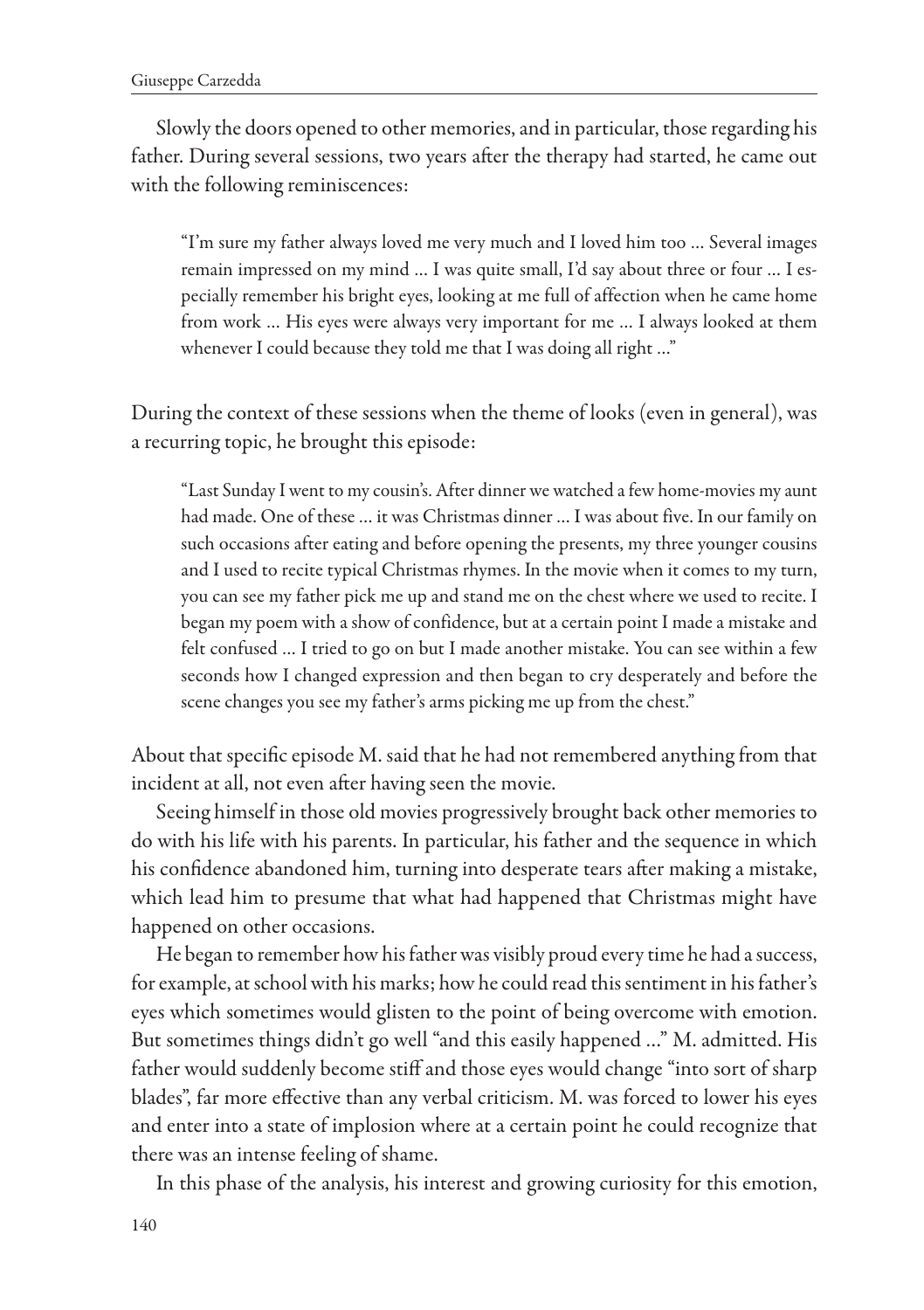buried for so many years far from consciousness and now so much a recognized part of him, urged him to fill those empty spaces of his memory by visiting his parents to look at some of the old photo albums they kept.

One morning M. arrived for the session saying that after looking at these albums he had discovered something important. In one of them there was a series of photos taken by his father on the occasion of a school recital organized every year at the end of term before the summer holidays.

The sequence of these photos abruptly ended on the occasion of a play in which M. had participated when he was in the third grade. On asking his parents as to the reason for the interruption in the photo sequence, he was told that "the third grade recital had not gone well". Apparently at a certain point M. had been so nervous that he could not recite his part and from then on he had categorically refused to participate in any event of that type in spite of the insistence of his parents and various teachers.

Even after this clear and unequivocal account, M. only managed to find a vague memory of that particular experience and it was he himself who put down this mental void to the fact that it must have been "too horrible … and I can just imagine how my father must have taken it … I could only eliminate the memory of it".

This persistent void in his memory did not, however, interfere with the development of the process of an overall awareness of himself. Diverse experiences which had remained on the periphery or even totally excluded from his consciousness progressively joined together into a meaningful emotional coherence.

In his relationship with his father, mainly through eye-contact expressing affection or, on the contrary, unexpected rejection, he had come to the realization that he had experienced a condition "… of often feeling in heaven or feeling totally annihilated". In the presence of accepting looks like the ones exchanged during analysis or those in which he held a high degree of expectation as in the case of his commercial manager, he was aware that a feeling of deep distress could unexpectedly be triggered. The association with the original experience was unconsciously activated where the process of his opening up induced by a person could be a prelude to a great sense of humiliation and profound shame.

However, this and further knowledge integrated at a conscious level were of no use, until we had a session aimed at making M. a brilliant orator, a personal characteristic he had ideally believed to possess. This new knowledge served, for example, to make him aware of his limits and to be more cautious in his public encounters. He learned to read from notes rather than trust his memory and his ability to improvise. He began to accept his public image without feeling defeated and humiliated.

Above all, however, more generally speaking, this awareness enabled him to better manage and regulate his own states of shame in a process he himself had once defined with great satisfaction, "the capacity to unmask my own shame".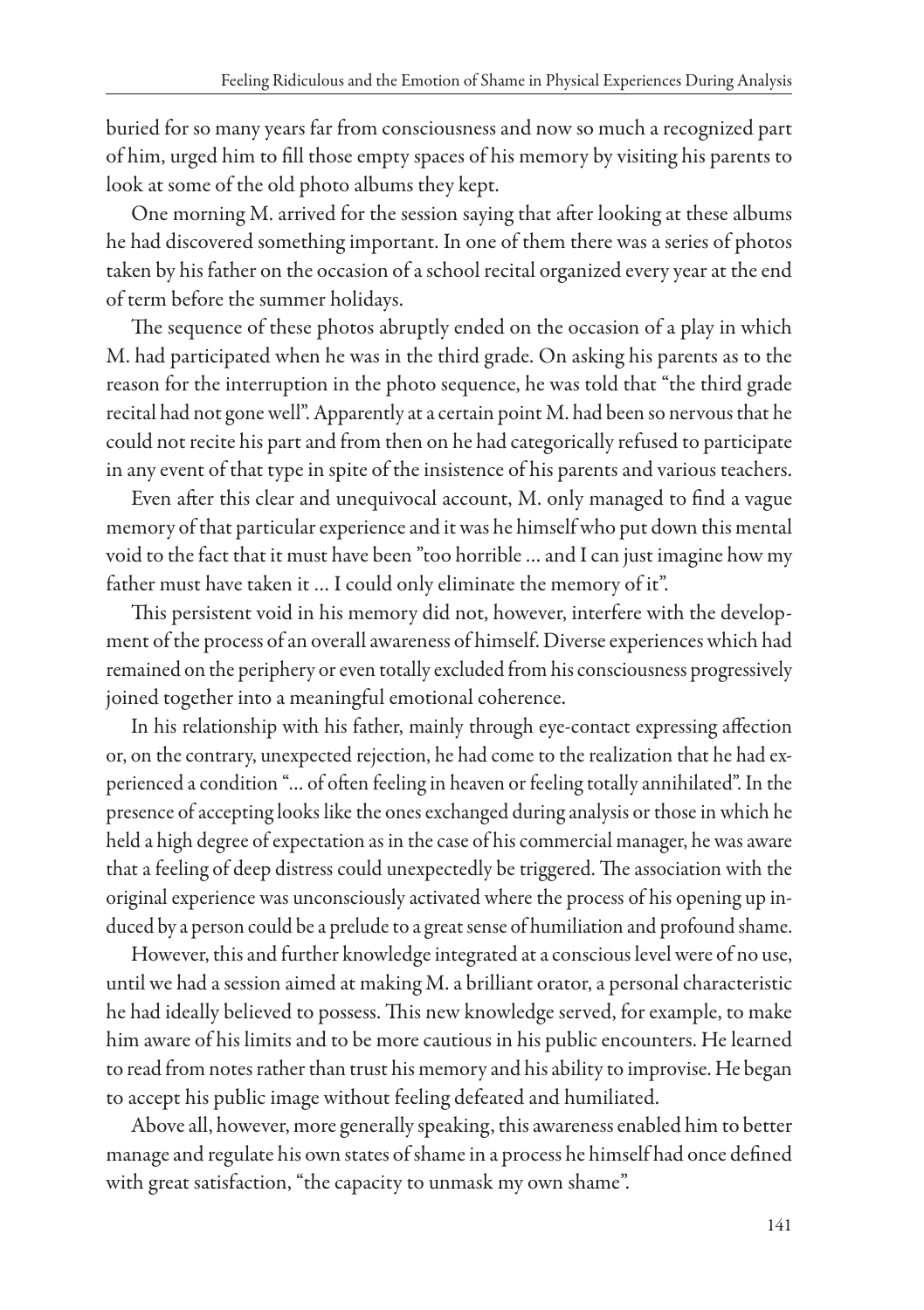# **Conclusion**

When shame is spoken of generically, in reality it is the family of emotions that is referenced (Nathanson, 1987). They can assume so many different forms, just like the numerous feelings that turn up at the door of consciousness such as the feeling of the ridiculous in particular. The latter is a dimension that is never easy to treat in analysis, and perhaps it is for this reason that there is a tendency to prefer other interpretive registers.

Apart from what has already been said, it is important to restore it to its central role of a constructed function (on this we fully agree), on the basis of which "it is shame that leads us to depression or antisocial behavior. Our interior struggles are not conflicts between our instincts and reality, but rather conflicts that typically see us struggling against the elements shame releases, and with damaging frequency" (Lewis, op.cit., p. 6).

The implications of this assumption are many for a model with a psychocorporeal matrix such as Bioenergetic Analysis, especially since the close relationship binds the theme of shame to that of the body. Given the privileged position of observer this method has always offered us, it is opportune to ask in spite of this, why the emotion of shame has received up until now such little attention both in terms of theoretical reflection and clinical practice. It would seem, in fact, that in adhering to its characteristics it has hidden itself, remaining, in these circumstances, distant from consciousness. However, it is evident that in so doing it has without a doubt continued to operate in an even more trenchant manner after a process of partial or total repression.

This observation obviously poses many important questions that can serve above all to stimulate a fruitful debate on the theme, not only of a general character, but also specifically within the Bioenergetic Analysis model and method.

In this context for the present, it must be emphasized that in the case of M. it was possible to obtain the result reached – that the patient felt he was an active subject, able to unmask his own shame – because the feeling of the ridiculous was kept in the foreground in the analyst/patient relationship – an arduous journey, and at times, fraught with difficulties.

# **Bibliography**

Anolli L. (2000), *La vergogna*, Il Mulino, Bologna.

Battacchi M.W.(2002),*Vergogna e senso di colpa. In psicologia e nella letteratura*, Raffaello Cortina, Milano.

Castelfranchi C.(1998), *Che figura. Emozioni e immagine sociale*, Il Mulino, Bologna.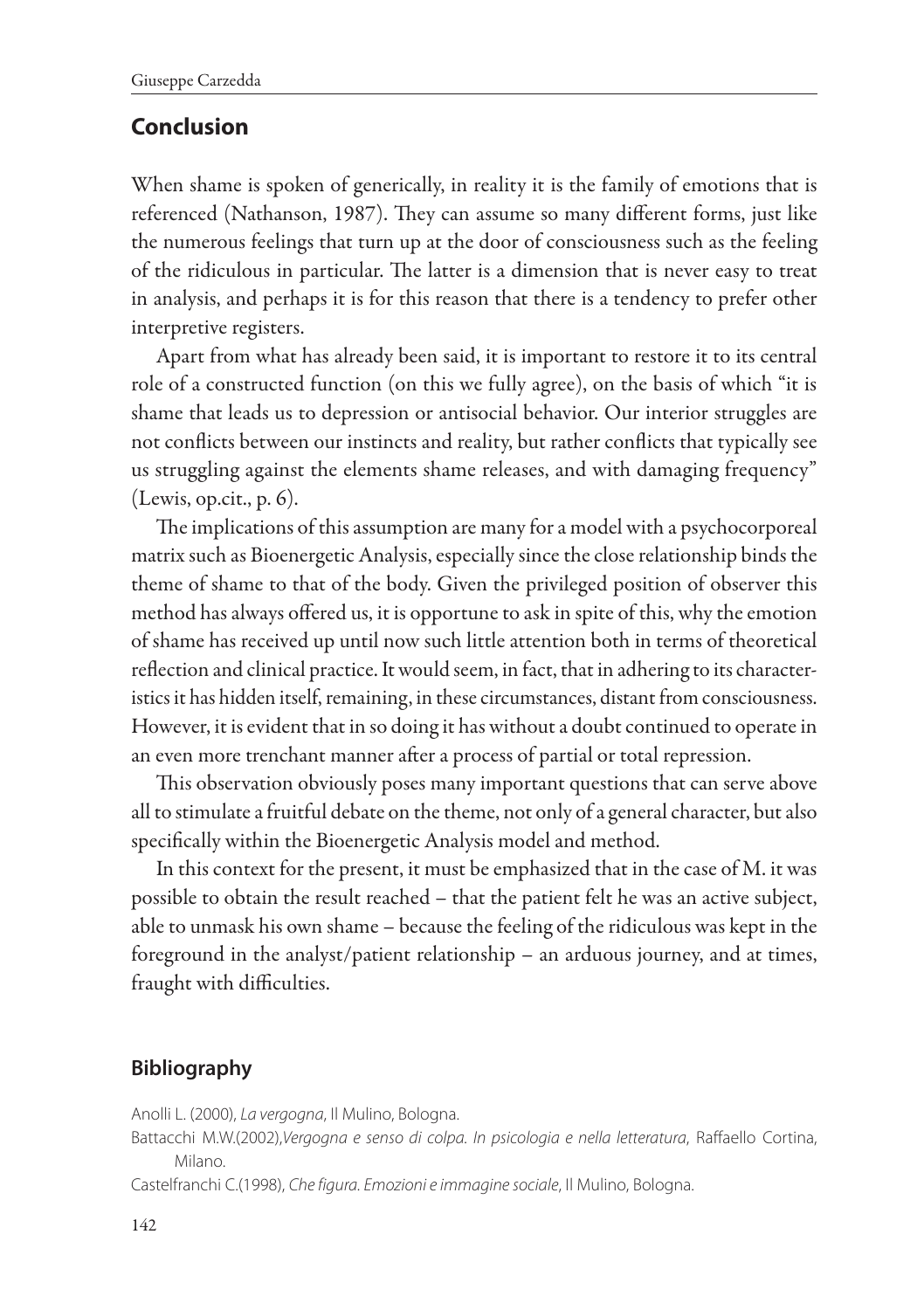Damasio, A. (1994), *L'errore di Cartesio. Emozione, ragione e cervello*, Trad. it. Adelphi, Milano, 1995.

Damasio, A. (1999), *Emozioni e coscienza*, Trad. it. Adelphi, Milano, 2000.

Damasio, A. (2003), *Alla ricerca di Spinoza*, Trad. it. Adelphi, Milano, 2003.

Darwin, C. (1872), *L'espressione delle emozioni nell'uomo e negli animali*, Trad. it. Boringhieri, Torino 1962.

James W. (1890), *Principi di psicologia*, Trad. it. Principato, Milano, 1978.

Kaiser R.G.K. (1999), *Il crollo del sé e la sua ricostruzione in terapia*, Trad. it. Astrolabio, Roma, 2000.

Kohut H. (1971), *Narcisismo e analisi del sé*, Trad. it. Boringhieri, Torino, 1976.

Kohut H. (1985), *Potere, coraggio e narcisismo*, a cura di Stozier C. B., Trad. it. Astrolabio, Roma, 1986.

Lavelli M. (2007), *Intersoggettività: origini e primi sviluppi*, Raffaello Cortina, Milano.

- Lewis M. (1992), *Il sé a nudo*, Trad. it. Giunti, Firenze, 1995.
- Lowen, A. (1956), *Il linguaggio del corpo* , Trad. it. Feltrinelli, Milano, 1978.
- Lowen, A. (1975), *Bioenergetica* , Trad. it. Feltrinelli, Milano, 1983.

Lowen, A. (1970), *Il piacere*, Trad. it. Astrolabio, Roma, 1984.

Lowen, A. (1982), *Il narcisismo* , Trad. it. Feltrinelli, Milano, 1985.

Matarazzo O. (1999), *Antecedenti situazionali di Vergogna, Imbarazzo e Senso di colpa*, in M. Sbandi (a cura di), *Memoria e narrazione*, Idelson Gnocchi, Napoli.

- Merleau-Ponty M. (1964), *Il visibile e l'invisibile*, Trad. it. Bompiani, Milano, 1993.
- Orange D.M., Atwood G.E., Stolorow R.D. (1997), *Intersoggettività e lavoro clinico* , Trad. it. Raffaello Cortina, Milano, 1999.

Reich, W. (1933), *Analisi del carattere*, Trad. it. Ed. Sugarco Milano, 1973.

- Ruggieri, V. (2001) *L' identità in psicologia e teatro. Analisi psicofisiologica della struttura dell'io*, Ed. Ma. Gi.
- Sartre J.P. (1943), *L'essere e il nulla*, Trad. it. Il Saggiatore, Milano, 1984.

Schore A. N. (2003), *La regolazione degli affetti e la riparazione del sè*, Trad. it. Astrolabio, Milano, 2008.

Siegel D. J. (1999), *La mente relazionale*, Trad. it. Raffaello Cortina, Milano, 2001.

Siegel D. J. (2007), *Mindfullness e cervello*, Trad. it. Raffaello Cortina, Milano, 2009.

Trevarthen, C. (1998), *The concept and foundations of infant intersubjectivity.* In Braten, S. (a cura di), *Intersubjective Communication and Emotion in Early Ontogeny.* Cambridge University Press, Cambridge, UK, pp. 15–46.

# **About the Author**

Giuseppe Carzedda, Pyschology graduate and private psychotherapist in Rome. Director of the Four-year Psychotherapy Training School based on the Bioenergetics Analysis method recognized by the Italian government (University Ministry) in 1998. President of the Italian Bioenergetics Analysis Training Institute (IIFAB, Istituto Italiano di Formazione in Analisi Bioenergetica) based in Rome and of the Italian Association for Body Therapy (AIPC, Associazione Italiana per la Psicoterapia Corporea), the Italian section of the EABP (European Association for Body Psychotherapy). Became CBT in 1986 and local trainer in 1998.